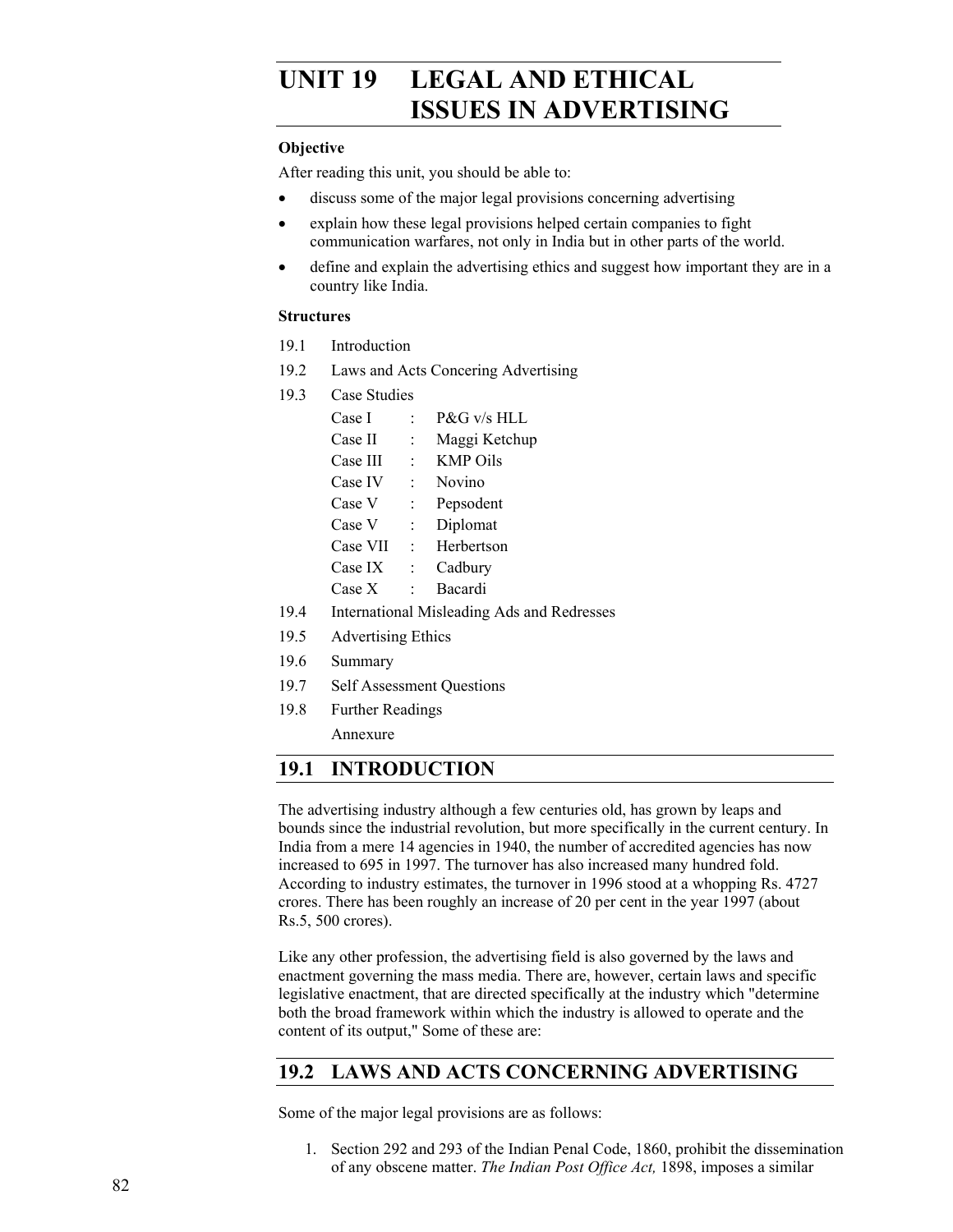- 2. *The Young Persons (Harmful Publications) Act,* 1956, prohibits the dissemination of publications deemed to be harmful to persons under the age of twenty years.
- 3. *The Indecent Representation of Women (Prohibition) Act,* 1986, forbids the depiction of women in an indecent or derogatory manner in the mass media.
- 4. *The Children Act,* 1960, prohibits the disclosure of the name and address and other particulars of any child involved in certain proceedings.
- 5. *The Emblems and Names (prevention of Improper Use) Act,* 1950, forbids the use by any private party of certain names, emblems, etc.
- 6. *The Prevention of Insults to the National Honour Act,* 1971, forbids the bringing into contempt of the national flag or the Constitution of India in any manner.
- 7. *The Indian Penal Code, 1860,* prohibits the publication of matters connected unauthorized lotteries, while the Indian Post Office Act, *1898,* imposes a similar prohibition on the transmission by the post of such matter. *The Indian Penal Code,* 1860, also prohibits the publication of appeals using national symbols for furthering the prospects of any candidate at an election.
- 8. *The Drugs and Magic Remedies (objectionable Advertisement) Act, 1954,*  prohibits advertisements for products and services claiming to cure certain medical conditions.
- 9. *The Prize Competitions Act,* 1955, prohibits the publication of matter with unauthorized prize competitions, while the Prize Chits and Money Circulation *Schemes (Banning) Act, 1978,* imposes a similar prohibition in respect of chits and money circulation schemes.

The provisions of the law imposing limitations on message/content in the print media apply *mutatis mutandis* to advertising. In fact, most of the provisions governing the print media are applicable to advertising as well, with such modifications as the context may require.

The All India Radio Code for Commercial Advertising originally covered advertising on television also. It lays down standards of conduct for advertisers.

The Code of Commercial Advertising on Doordarshan, published in *1986,* now lays down standards of conduct for advertisers on Indian television.

Both All India Radio and Doordarshan had the monopoly in advertising till the advent of satellite channels and FM radio in the early 1990s. Critics feel that the contractual terms governing the relationship of the offical media, viz. AIR and Doordarshan offered examples of bias. Both the organisations, they allege "run their commercial operations largely on standard form contracts prepared by themselves, and impose some iniquitous and onerous conditions on advertisers and advertising agencies".

The advertising industry has also evolved a Code of Ethics to govern the profession, keeping in view the culture and ethos of Indian society.

It is interesting to note that there is a slight difference in the degree to which the constitutional guarantee of freedom of speech and expression can be enjoyed by the advertising industry as compared to other branches of the mass media. Article 19 (1) [a] states simply "All citizens shall have the right to freedom of speech and expression" . The companion Article 19(2) qualifies this right by providing that the State can impose reasonable restrictions on its exercise "in the interest of the sovereignty and integrity of India, friendly ties with foreign states, public order, decency and morality or in relation to contempt of court, defamation or incitement to an offence". As far back as *1960,* the Supreme Court, in the case *Hamdard Dawakshana vs. Union of India,* ruled that a distinction needed to be made between commercial advertising and advertising aimed at expression and propagation of ideas. It was only the latter form of advertising, opined the apex court, that could legitimately claim the full protection of Article 19 (1) [a]. The effect of the Supreme Court judgement thus is that although an advertisement is a form of speech, its true character is reflected in the object for the promotion of which it was employed. The right to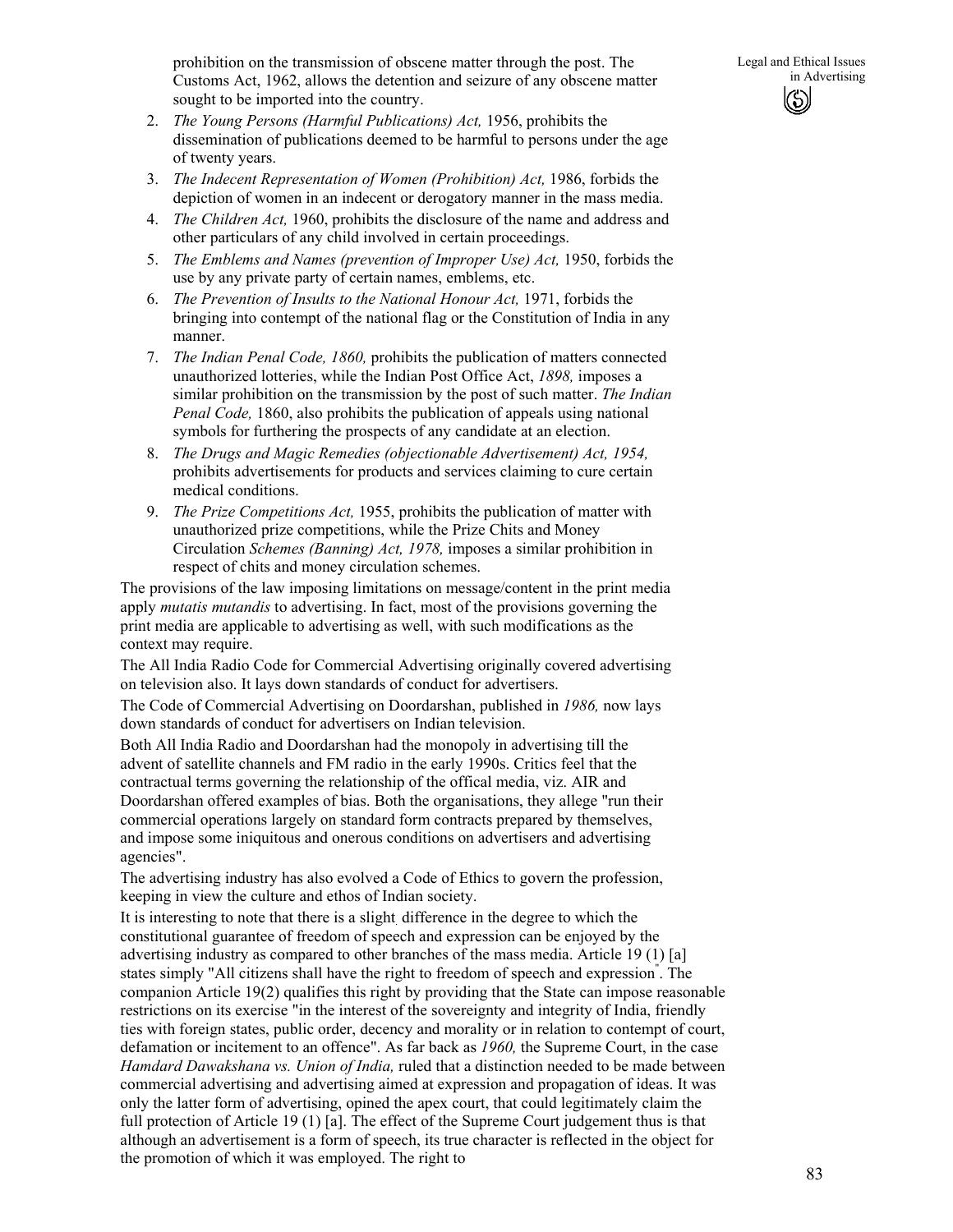publish and distribute a commercial advertisement, promoting an individual' s personal business is not a part of the freedom of speech guaranteed by our Constitution. The apex Court in another case, *Tata Press vs. MahanagerTelephone Limited and Others,* commenting on the role of advertising observed that low prices for consumers were dependent upon mass production, mass production was dependent upon volume sales and volumes sales were dependent upon advertising. The Supreme Court, in that case in 1995, concluded that `commercial speech'. cannot be denied as a right to a person because that person was a businessman. While setting aside the judgement of the Bombay High Court in the matter, the three judge bench of Justices Kuldip Singh, B L Hansalia and S B Majumdar said "...the public at large has the right to receive the `commercial speech. Article 19(1) [a) not only guarantees freedom of speech and expression, it also protects the rights of an individual to listen, read and receive the said speech". The bench further said. "The protection of Article 19 (1) [a] is available to the speaker as well as to the recipient of the speech. The recipient of `commercial speech' may be having a much deeeper interest in the advertisement than the business man who is behind the publication". The apex court further observed that advertising as a commercial speech had two facets. " Advertising which is no more than a commerical transaction is nonetheless a commercial dissemination of information regarding the product advertised. The public at large benefited by the information made available through the advertisement".

Another Act which affects the Industry is the *Drugs and Magic Remedies (Objectionable Advertisements) Act,* 1986, which has also sought to-impose wide ranging restrictions on the contents of advertisements published or broadcast in the media. The Act, came into effect thanks to the untiring efforts put in by various women groups and other special interest groups. The Act aims at legislative action to curb the increasing "commoditisation" of women in the media, making it an offence any publication, writing, painting, figure or other media to depict a women, or her body in an indecent or derogatory manner. Such offences are punishable with imprisonment up to two years and with a fine extending to two thousand rupees on first conviction. For second and subsequent convictions, a minimum term of imprisonment of six months, extendible to one lakh rupees is prescribed. Misleading advertisements are prohibited under the *"Monopolies and Restrictive Trade Practices"* provision of the MRTP Act, 1969, appendix 31. The Act defines unfair trade practice to cover several acts aimed at promoting the sale, use or supply of any goods, or the provision of any services, which cause loss or injury to the consumers of those goods and services (section 36). The MRTP Commission, established under the Act has powers to adjudicate upon complaints of such practices and issue injunctive orders, Disobedience to such orders has been made "punishable with imprisonment for a term which may extend to three years or with a fine which may extend to ten thousand rupees, or with both (section 48).

The MRTPC has passed some landmark Orders covering various aspects of advertising.

Let us have a look at a some of the cases to understand the scope and ambit of such issues.

# **19.3 CASE STUDIES**

**Case I : P& G v/s HLL:** Procter and Gamble and Hindustan Lever Limited, both multi-national companies manufacturing consumer products have often locked horns, each criticizing the other for exaggerating claims in advertising. They had their in famous fights over Surf and Ariel, rival products of both the companies. More recently, the Procter & Gamble, (P&G), complained against. The Hindustan Lever Company, (HLL) to the MTRPC against an advertisement by the HLL by the brand name "Ceramides Sunsilk". According to the complainant, "such an ad. would amount to adoption on the part of the respondent (in this case the HLL) of unfair trade practice within the meaning of section 36A of the MRTP Act, 1969.

The advertisement captioned "rebuilds damaged hair back to life" was followed by the phrase "New Ceramides Sunsilk Extra Treatment Shampoo", which continued "the breakthrough in the hair repair for Elide Hair Institute".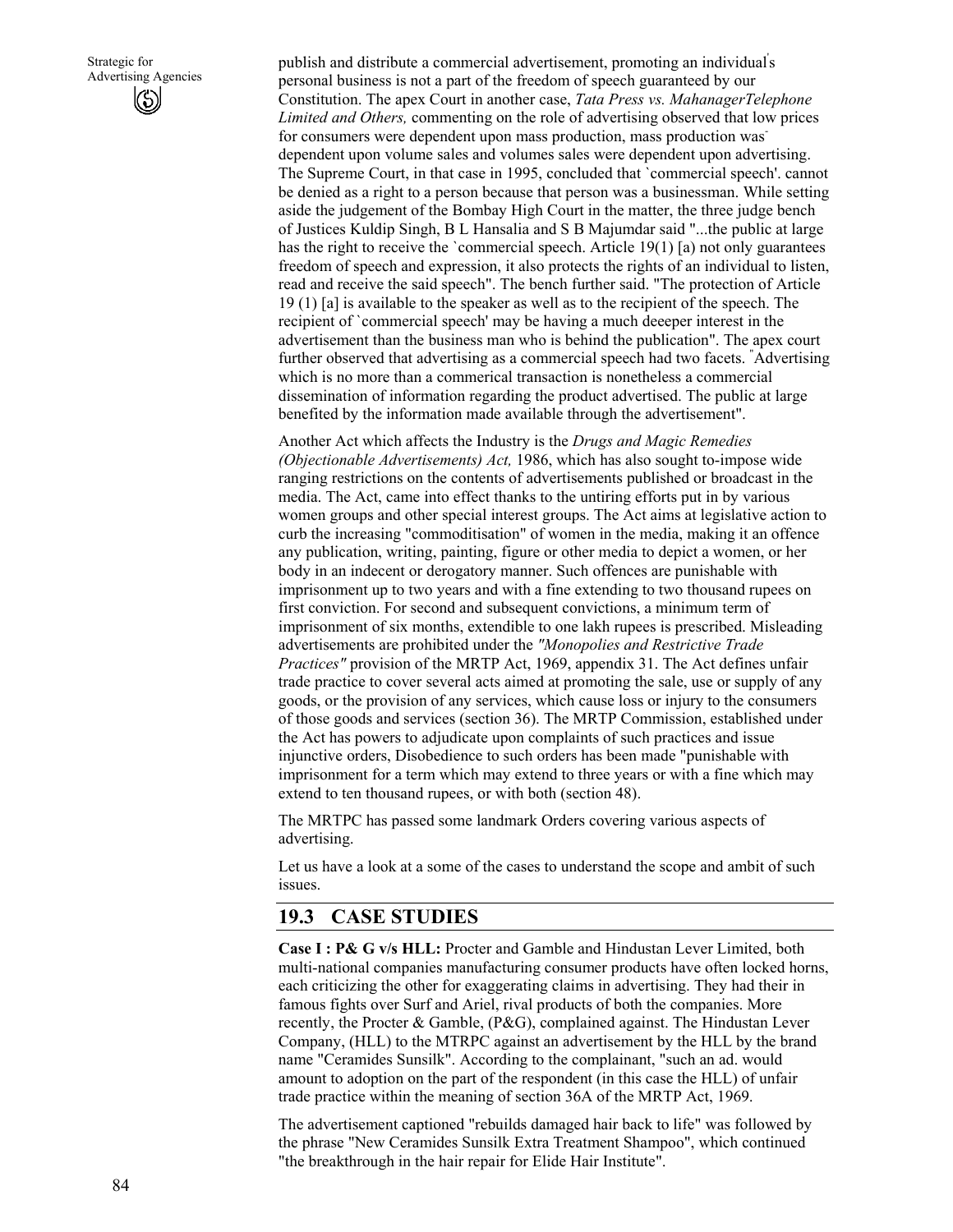The MRTC while analysing the case commented that the "New Cermaide Sunsilk ExtraTreatment Shampoo" claimed to be the first shampoo that not only repaired but also rebuilt damanged hair, which followed the picture of the package containing the label [inter alia followed by the opinion one Coleen stated to be a hair expert". According to the complainant (P&G), the hair. can be repaired if damaged but cannot be rebuilt. The respondent argued that the phrase *"rebuilds damanged hair back to* life has to be understood in the context of the dull and lifeless hair to be made in a proper form so as to look natural and bouncy". The HLL brought a number of advertisements from foreign magazines making practically similar claims with respect to similar products.

After hearing arguments from both the sides, checking the claims/data presented in support or against the contention, the MRTPC went into the literal and metaphorical. meaning of the words "repair" and "rebuild". As the respondents themselves chose to answer: "Rebuilding damaged hair back to life is in the sense of revitalizing and making the hair healthy and revitalizing them is aptly described as bringing back to life". The Commission, hence, contended that "the phrase 'back to life' as understood by the respondent is different from what it is understood in common parlance". Giving their opinion about how the common man perceives advertisements, the Bench commented thus: "Most people read ads in the language they commonly use. They would not try to read something which is not there. Most people unlike critics, are not used to reading between the lines; they would read in a plain manner. For them the words they use convey the literal meaning and not the metaphorical meaning". Hence, the bench ordered: "In that view of the matter, the phrase "back to life' would convey the meaning to the effect that the product in question would be able to bring back to life the dead hair. To that extent, we are *prima facie* of the opinion that the claim in that regard is not only tall but also highly exaggerated and can be styled as misleading". An interim injunction was ordered on M/s HLL "restraining it from campaigning in any manner through any media with respect to its product by the brand name of ceramide Sunsilk to the effect that *"it can rebuild the damaged hair by bringing the same back to life".* It further clarified that "the objection is against the use of the expression `back to life', and not against the whole or any other part of the advertisement in question". The company was directed to "implement this order as expeditiously as possible but in any case not later than 15 days from today" (31 March 1997)."

**Case II: Maggi Ketchup:** A question has always been asked about the role and scope of the MRTP Commission's jurisdiction. Observers feel that in some cases the Commission has passed orders on some trade practices expressly authorized by some law" in force for the time being". In a couple of cases, the commision passed orders with respect to trade practices concerning the Weights and Measures Act, 1976. Maggie Ketchup, a product of Nestle, was being sold by the company in packages of 400 gm, which the MRTP Commission alleged was in contravention of the provisions of the Weights and Measures (packaged Commodities) Rules, 1977. hence, the company had indulged in an unfair trade practice. The logic was that uniform packaging with other brands would permit a reasonable comparison of price by the consumer. The proceedings were, however, dropped after hearing the arguments as there was no financial loss or injury to the consumers involved. The packaging of the ketchp could not be equated with that of medicine where an incorrect size of dosage could lead to injury. The member, therefore, held that the company had not indulged in an unfair trade practice and dropped the proceedings.

Case III: KMP Oils: In yet another case, the Ahmedabad-based Public Inerest Issues Research Academy complained to the Commission against KMP Oils, engaged in the manufacture and marketing of coconut oil. It was alleged by the complainant that the company's volumetric packaging constituted an unfair trade practice as one litre of oil was 10 per cent less than one kilogram by weight, resulting in a wrongful loss of 10 per cent in quantity to the unwary customer. The company had to comply with the law. Sanjeev Sachar a specialist in MRTC law, thus analysed that although Food Specialties (now Nestle) had violated the packaging rules, the practice was held to be fair since there was no financial loss to the consumer. On the other hand, KMP Oil was "rapped on the knuckles" because there was a loss involved. Companies, hence, would have to bear in mind that "what is contemplated in law is not only the actual loss or injury but the capacity and tendency of the trade practice to cause loss and injury to the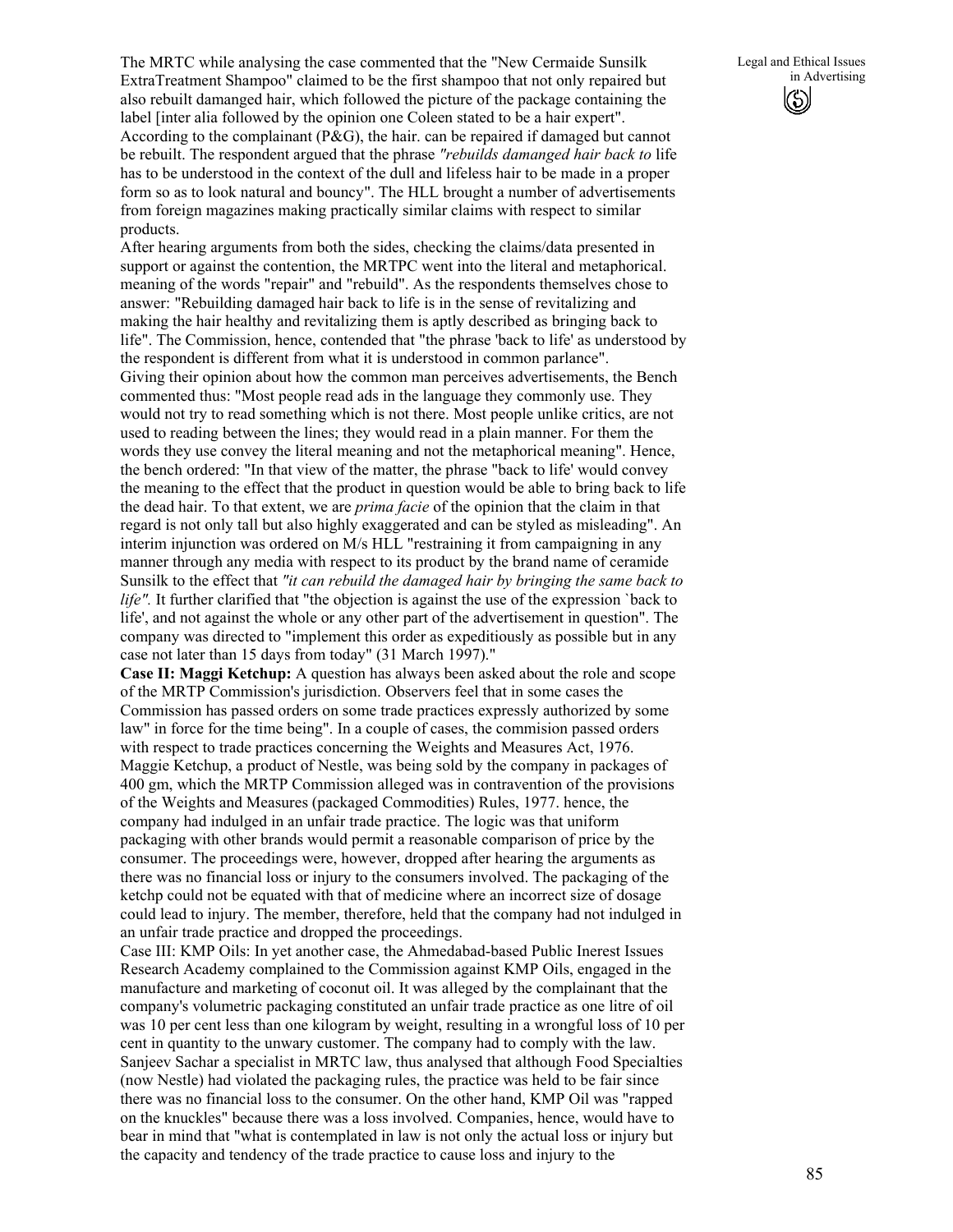consumer".

**Case IV: Novino:** In another interesting case, the Supreme Court reversed the order of the MRTP Commission. The case related to the controversy surrounding the use of foreign brand names in advertising. In the case of *Lakhanpal national Ltd.* makers of Novino batteries, the apex court held that no representation was involved in using a foreign brand name in their advertising campaign thus overruling an order of the MRTP Commission dated November 13, 1987.

The company in an advertisement in 1987 had claimed that the Novino brand of battery was in collaboration with the National Panasonic of Japan, employing National Panasonic techniques, In another advertisement, the company had used the logo on National batteries along with the brand names National, Panasonic, and Technics, next to the Novino name.

The Commission' s. contention was that there was no company by the name National, Panasonic or Technics of Japan.The advertisement also said that the Novino battery was a product similar or equivalent to the National and Panasonic batteries produced by Matsushita. hence, the Indian public was being misled and therefore, the advertisement is question were prejudical to the interest of the consumer and an unfair

trade practice, The company argued that its Japanese collaboration was known in India through its brand name rather by its company name. They also pointed out that the raw material and products were periodically sent to Japan to ensure that the dry cell batteries were manufactured as per Matsushita' s specifications. hence, their claim could not be dubbed as false or misleading.

The commission in its order remarked that "a sizable segment of populace of this country was not only illiterate but at the same time craze for foreign made goods because of foreign dominance for generations", which inevitably may lead guillible consumers to believe in the superiority of the said product .No research was available to suggest that Novino batteries were similar

to Panasonic batteries and also no res

The ad earned the ire of competitor Colgate, who took Pepsodent to MRTP



Japanese brand name in confusing the consumer, yet given the Indian conditions the use of National Panasonic to signify collaboration on the minds of the common consumer..

The company appealed to the apex court against the MRTP judgement. Justices L M Sharma and SR Pandian held that the erroneous description of the manufacturing company in the advertisement was not an unfair trade practice. They opined that Matsushita was not well known in the country, while its products National and Panasonic were. There could he no confusion in the minds of consumers as there was no company by the name National or Panasonic, the judges asserted. They, however, advised the company to give the full facts by referring to Matsushita Ltd. by its correct name and also to state that their products were known by the name National Panasonic.

**Case V: Pepsodent:** *"MRTP orders halt to 102% ad. campaign to protect consumers interest. Prima facie case established",* was the headline of an advertisement by the leading toothpaste Colgate in some of the leading newspapers on 11 November, 1997. The ad. obviously was a celebration by the company of winning a case against rival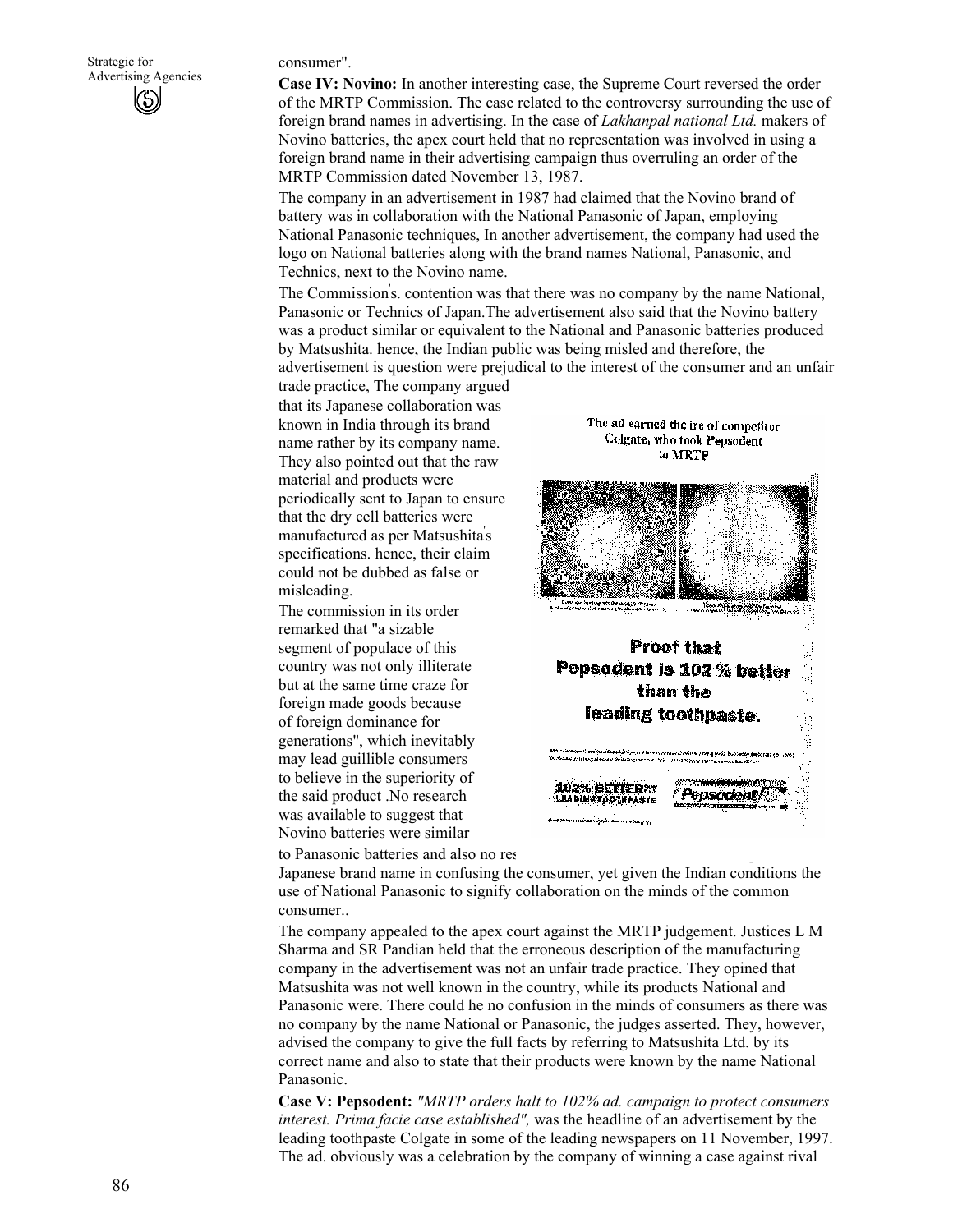Pepsodent toothpaste, whose long campaign in various mass media, "proof that Pepsodent is 102 per cent better than the leading toothpaste" had led Colgate to complain against Pepsodent to the MRTP. The advertisement says it all.

Hindustan Lever was restrained from "referring to any Colgate toothpaste in any manner, either directly or indirectly, by means of any allusion or hint in its TV commercials or newspaper advertisement or hoardings, by comparison of its New Pepsodent with any product of Colgate in general, and Colgate Dental Cream in particular". The company was given a week's time to comply with the order. The Colgate ad. appeared on the front page of the Times of India. On the page three one could see the same Pepsodent ad. against which the injunctions were issued. The ad. continued to appear for some more days that is before the expiry of the deadline of a week.

Industry insiders feel that as competition hots up, brand wars are spilling over from the market place into the courtroom. The marketers resort to "hit-and run" tactics to pre-empt MRTP action. The trick is to run sales promotion for short durations. Even if it's hauled up by the Commision, which according to experience is "usually after the scheme has run its course" , the marketers get away by saying they could not have helped.

### **Activity 1**

Collect these advertisements in which you think that either facts are presented in a distorted manner or the copy is misleading. Identify some of the legal provision the advertiser can be sued.

......................................................................................................................................... ......................................................................................................................................... ......................................................................................................................................... ......................................................................................................................................... ......................................................................................................................................... ......................................................................................................................................... ........................................................................................................................................

# **19.4 INTERNATIONAL MISLEADING ADS AND REDRESSALS**

Various countries following Common or Civil Law have different ways of dealing with misleading advertisements. Ross D Petty, while examining cases, provides an interesting perspective on the comparative legal systems in this respect in the International Journal of Advertising. Petty provides a new conceptual framework consisting of five stages known as the ".... tions" of an advertising challenge, viz., *initiations, interpretation, deception, verification and remediation.* 

*Initiation connotes* that challenges to advertisements being misleading or deceptive can be initiated through one or more fours sets of procedures; industry selfregulation, government regulation, criminal prosecution and private law suits, most commonly by competitor, but sometimes by consumers or consumer organization. The USA, a Common Law country, entertains advertising challenges from all the three sources. According to Richard L Gordon, each year the US TV network reviews about 50,000 advertisements and receives challenges to less than 100 of those advertisements.

In the USA, some individual television stations and magazines also review advertising before accepting them.

Civil Law countries according to Petty, tend to rely less on government regulation and more on private law suits and/or industry self-regualtions. Italy and Japan rely mostly on self-regulation. Italy's advertising law is enforced by competitor law suits and consumer organization are specifically barred from bringing advertising law suits. According to the author, this is because the courts there are "typically skeptical" and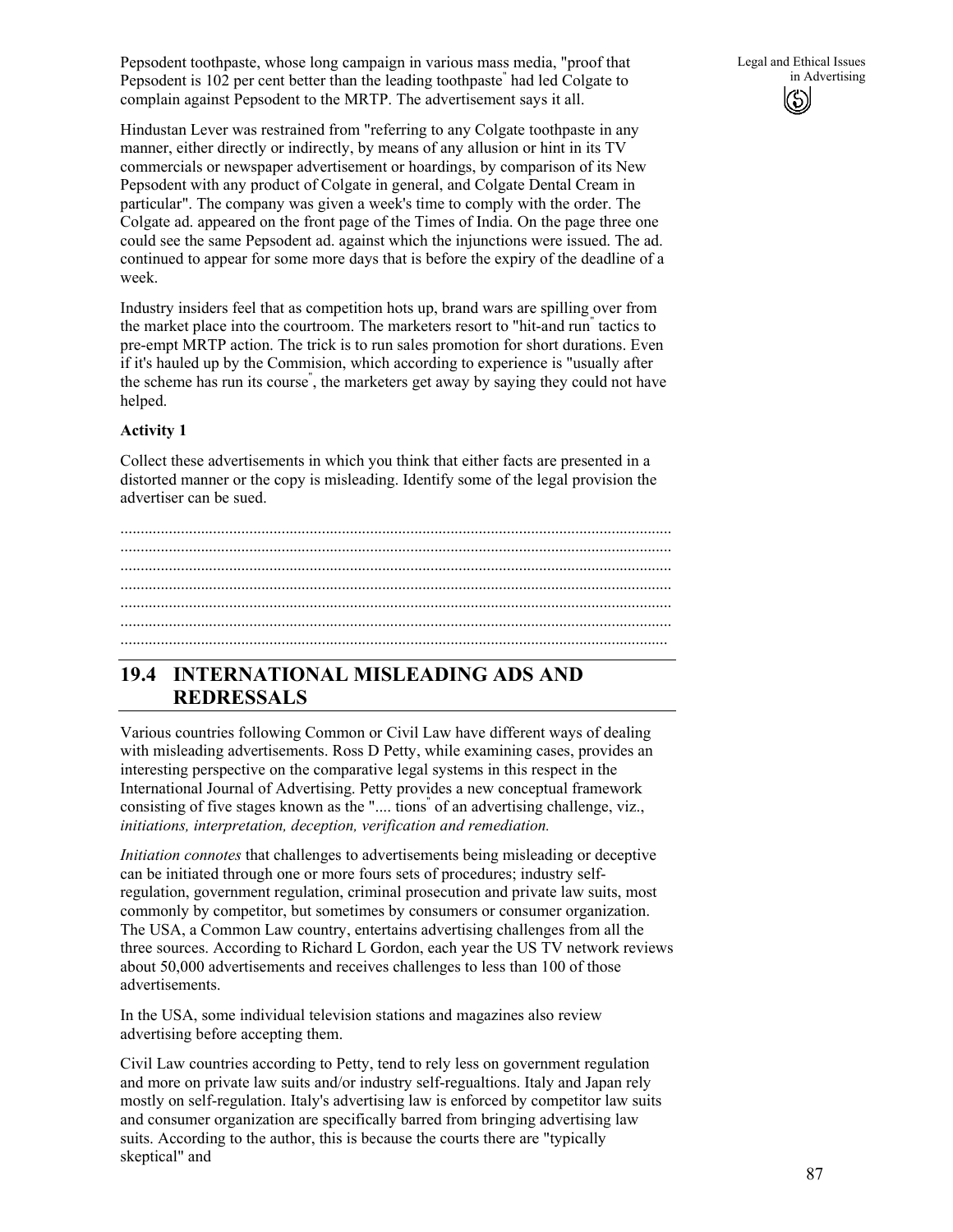"Seldom find advertising to be misleading".

Japan which followed a civil code in 1898 based on the German Civil Code, relies heavily on self-regulation. According to Hotchkiss, this is so because, according to him Confucian philosophy and Asian culture emphasize the importance of " fitting into society" . For this reason, feels the author, formal litigation is viewed with shame in Japan.

Germany, on the other hand, bases its regulation of misleading advertisements on competitor law suits and those brought by consumer organizations. They can request the Director of Fair Trading to seek a court injunction.

The UK Trade Descriptions Act of 1968 authorizes local weights and measures authorities to seek either summary criminal conviction, punishable by a maximum fine of 1000 pounds or criminal conviction, punishable by a maximum fine of 1000 pounds or criminal indictment punishable by an unlimited fine and upto two years in jail for false trade descriptions given in advertising or by other means.

*Interpretation:* According to Petty, in order to prove that an advertisement is misleading, it must first be interpreted to determine the message it communicates to consumers. In Common Law countries, like the US, implied deceptive claims can be condemned even if the literal statements in the related advertisement are true. In Germany, a Civil Law country, consumer research is required to determine the implied meaning of the particular advertisement. In all other countries, according to Petty, it is judge or the regulator who views the advertisement and interprets it based on his personal opinion. Vaughn Black, analyzing some Common Law countries which tend to pursue omissions of fact, cites the example of Canada, where an advertiser was held liable for the literally true claim that it was selling new houses for \$ 24,900 because the advertisement in question misleadingly omitted that the purchasers also had to buy the land the houses were built on for a substantial additional amount. Similarly France challenged the advertisement of Tang drink mix that showed an empty orange peel, a glass of Tang surrounded by green leaves. The slogan was "the taste of fresh squeezed oranges". The advertisement was found to falsely claim that Tang contained orange juice, despite the fine print listing Tang's artificial ingredients.

*Deception:* The question whether a particular advertisement is deceptive, in other words, it is likely to deceive consumers, involves two separate issues, according to Petty, i.e. what probability of deception is required and what proportion or type of consumers must be misled before an advertisement can be condemned as deceptive. Germany condemns advertising that communicates a deceptive message to as few as only 10 per cent of the advertisement's audience. Similarly, the US Lanham Act follows the old FTC practice of condemning advertising that has the tendency or capacity to mislead 25 per cent or more consumers. Countries other than the USA and Germany have the judges or regulators view the advertisement and decide if it is likely to mislead consumers. In other words, individual judges or regulators set the standard for deception. We saw above, however, that MRTP Commission' s judgement in the case of Novino batteries, however, was reversed.

*Verification:* Traditionally the advertisers are not required to prove the truthfulness of their claims. The onus of proving the falsity of the claim rests on the challengers. This is, however, changing. A Common law country, New Zealand, recently followed the US FTC and now requires advertisers to prove their claim when challenged. The European Community Directive on misleading advertising calls for advertisers to bear the brunt of proving the truthfulness of their claims. The UK. selfregulation and its 1988 Control Misleading Advertisements Regulation requires that advertisers develop substantiation prior to dissemination.

*Remediation:* According to Petty, once the other advertising challenges have found liability, a remedy is imposed. Self-regulation according to the author throughout the world has no legal authority to impose remedy, but many such system are "buttressed by the threat of formal legal action if recommendations are not followed" . The typical remedy, according to analysts, is to stop or modify the advertising to prevent dissemination of the misleading claims.

In the Indian context, one can refer to a couple of instances to illustrate the point.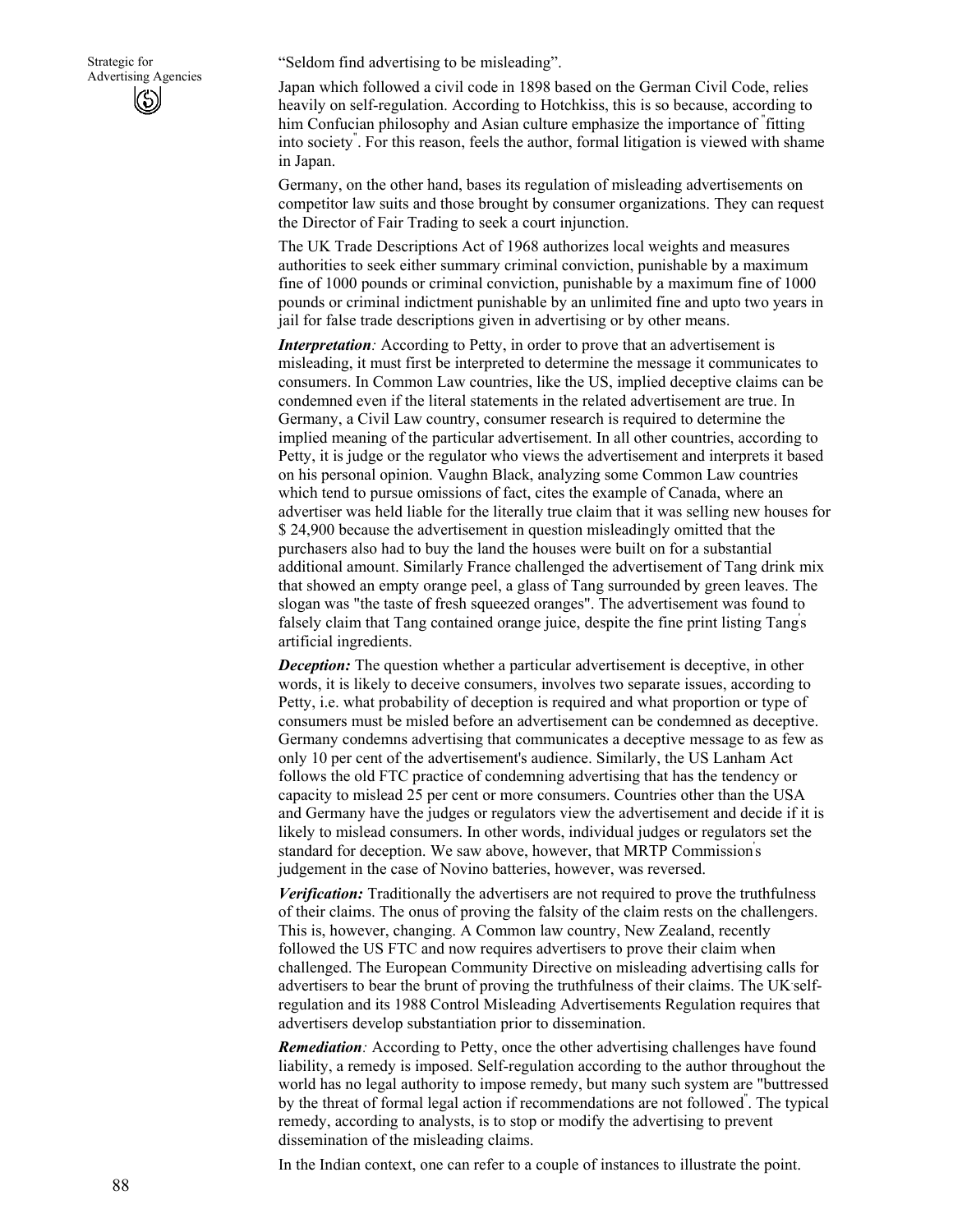Thums Up, an aerated drink, in a TV commercial had the feat of Bungee jumping, an act which was imitated by a child of about five years, leading to his death. There was a public furore and the company, while not withdrawing the advertisement altogether, had a few second-long warnings informing the viewers that the act was performed by a professional and should not be imitated.

Another advertisement which led to police action and a subsequent legal case related to the super models Madhu Sapre and Milind Soman posing in the nude, only wrapped by a python, for the Phoenix shoes ad. The advertisement was withdrawn after the Mumbai police arrested both Sapre and Soman on charges of portraying indecency.

Damages according to observers are rarely available to consumers. In the United States, the FTC has recently begun to obtain consumer refunds in advertisement cases involving clearly false claims. To obtain damages, competitors have the difficult challenge of proving lost sales under the Lanham Act. Germany allows consumer groups to sue for damages, but any complainant seeking damages must prove intentional or negligent misconduct. In the UK, damages are ordered and possible imprisonment. The 1988 regulation can only obtain an injuction. In New Zealand and Canada, injuctions are very rare, heavy penalities, however, serve as deterrents.

Advertising is here to stay. Whether we need advertising is no more an academic issue, but there is no gain, saying the fact that with a large potential to impact the minds of the people advertising is unfortunately not taken that seriously by the governments and regulatory bodies at large. The need of the hour is to evaluate and study the impact of advertising on the social, psychological, cultural and economic behaviour of various segments of society and evolve a set of laws to regulate it more closely.

# **19.5 ADVERTISING AND ETHICS**

Ethics in any profession is goverened by two parameters -- the professional code of ethics and the personal grooming and value system for the practitioners. The advertising industry has always been in sharp focus and more often for wrong reasons. One of the commonly held criticisms against advertising is that it affects sales by leading consumers to change their minds or to think a certain way about a product. "Advertising", according to Michael Schudson, "associates a given brand or product with a prestigious person or a romanticized lifestyle and suggests that the use of the product will transform the consumer into a more beautiful, more desirable, or more energetic human being. The consumer believing or half believing this, and consciously or sub-consciously coaxed by the ads' suggestion, buys the product.

Advertising is also considered a waste of money that could be better spent in pricedeductions or product improvements. The profession is also criticized for using appeals such as envy and snobbery as virtues worth emulating, thus creating attitude problems in the society. Simialy, the vigorous use of "Life style" advertising is believed by many to create chasms among the haves" and the "have-nets", thus further widening the gaps.

While advertising' s informational role is generally accepted, many analysts note that competitive advertising merely shifts demand from one good to another and raises prices in the bargain. Although, advertising widens the range of consumer choice; it is criticized for stimulating a desire for material acquisitions and excessive consumption.

Coming to ASCI's Code of Advertising Practice, it is quite wide ranging and since the time it has come into force the Council has received thousands of complaints. Although the decisions of the Council in dealing with cases do not have a legal bearing, experience has shown that the concerned advertising agencies have followed the Council's advice, by and large. Some of the highlights of ASCI's Code include the following.

- a) Advertising should be so designed as to conform not only to the laws but also to the moral, aesthetic and religious sentiments of the country in which it is published.
- b) Advertisements likely to bring contempt or disrepute to the profession should not be permitted.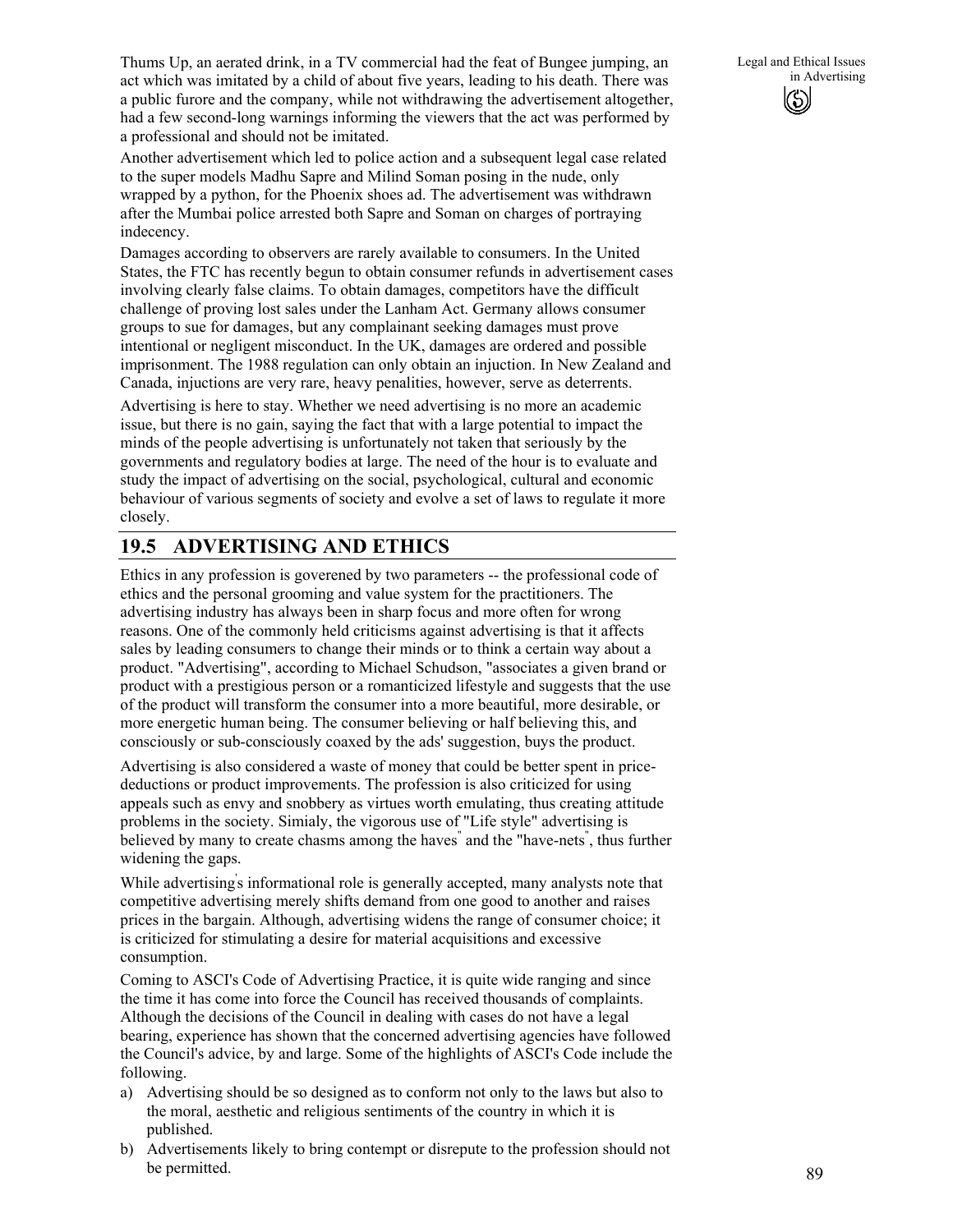- c) Advertising should be truthful, avoid distorting facts and misleading the public by means of implications and omissions.
- d) Advertising shouldnot be permitted to contain exaggerated claims so as to inevitably disappoint the public.
- e) Direct comparison with competing brands or firms and disparaging references are in no circumstances permitted.
- f) Indecent, vulgar, suggestive, repulsive or offensive themes or treatment should be avoided.
- g) No advertisement should offer to refund money paid.
- h) Advertisement must not carry claim of drugs to prevent or cure any diseases or ailment specified in Schedule "J" .

Besides the above, the members are prevented from placing any advertisements in any medium which is knowingly a copy or a plagiarism of any other advertisement of any kind, makes attacks of a personal nature, is indecent, vulgar, suggestive, repulsive or offensive in theme or treatment, concerns objectionable medical treatment, and concerns a product known to contain habit forming or dangerous drugs.

In the event of a member proving to the satisfaction of the Executive Commitee that a client has withdrawn his account on the grounds of the member's refusal to undertake unethical advertising (as described above no other member shall accept any business) whatever from the said client. Detailed code of ethics may be referred at the end of the book.

Thanks to the loopholes in law and the non-punitive nature of industry codes some advertisers get away with the so called "vulgar", "sexist" and "surrogate" advertising. Sometimes the interpretation is also given in letter and not in spirit. A couple of interesting cases of surrogate advertising will illustrate the case in point.

**Case VI: Diplomat:** A question which has become an important concern of society and consumers at large is whether advertisements published by and on behalf of the companies and advertising agencies need to be restricted or censored? If yes, to what extent? The concern is in the belief that advertisements have the capacity to influence the minds of gullible consumers in believing what may not be a statement of truth. This may be with possible pernicious consequences of loss and damage to them. The MRTP Commision, feeling concerned about the issue, took the responsibility of testing the " allegedly pernicious advertisement in terms of its capacity to mislead the consumers". The company in question was M/s McDowell & Company Ltd. and the brand "Diplomat", whisky.

The inquiry commenced with an advertisement that appeared on page 66 of the Illustrated Weekly of India on 23 November, 1986. M/s McDowell was said to have inserted and published the said advertisement to promote the sale of whisky manufactured by it though it apparently related to cologne. The advertisement had the visual of a bottle on which was engraved "McDowell's Diplomat Cologne". The advertisement in question also had the picture of cine artist Ms Dimple Kapadia with the caption " What makes him my choice is his choice... Diplomat". The Commission came to the *prima facie* view that the said advertisement though apparently referred to the cologne, left a misleading impression on the readers about the good quality and usefulness of whisky manufactured by the brand name " Diplomat" and the caption gave the impression that Ms Kapadia liked "those people who chose to drink "Diplomat Whisky' and it also gave a misleading impression about the quality and usefulness of `Diplomat Whisky'.

A Notice of Inquiry (NOI) was served on M/s McDowell on 2 February, 1988. M/s McDowell (Repondent) filed a detailed reply to the objections raised in the NOI and gave the defence in merits as under:

- 1. The product advertised was "Diplomat Cologne" a perfume and not "Diplomat Whisky" . The respondent claimed not to have advertised the latter, hence, the NOI was bad in law.
- 2. It alleged that "certain baseless inferences were drawn from the caption in the impugned advertisement. The humour or hyperbole in the advertisement was not to be disregarded or misunderstood".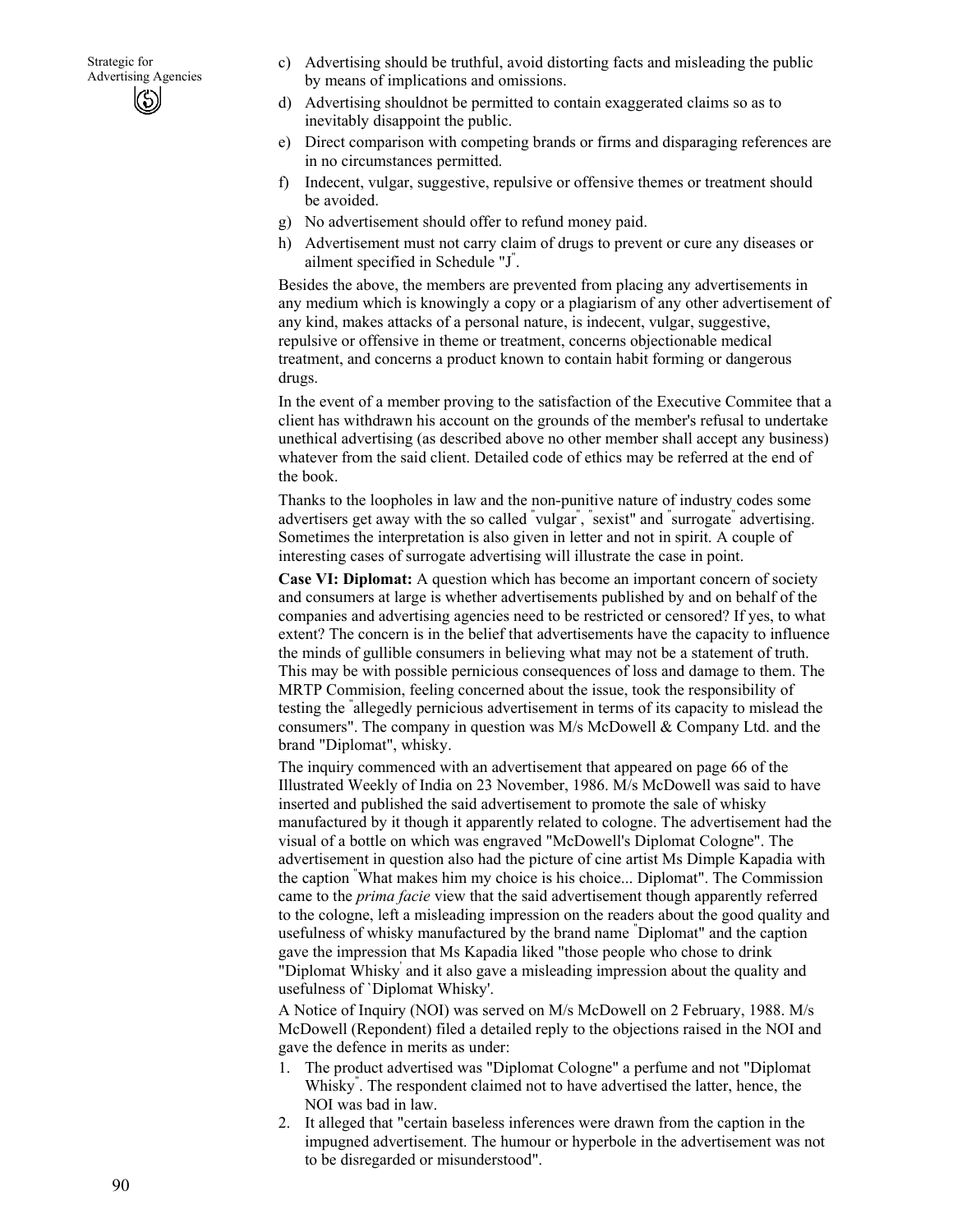91

Legal and Ethical Issues in Advertising

- 3. Name of the alleged practices in the NOl had not in any way caused loss or injury to any consumer, claimed the respondent.
- 4. That the cologne advertised was neither a drug within the meaning of Section 2(b) nor a magic remedy within the meaning of Section 2(c) of the Drugs and Magic Remedies (Objectionable Advertisements) Act, 1959Nor was it an article or substance capable of being used for maintaining or improving the capacity of human beings for sexual pleasures as mentioned in Section 3 (b) of the said Act.
- 5. That it was not open to the Commission to treat the contravention or supposed contravention of the other statutes as unfair trade practics under the MRTP Act, when specific remedies and punishments were provided in those enactments.

### **Defences on Merit**

- 6. The allegation that the message in the advertisement left a misleading impression on the readers on the quality and usefulness of whisky under the brand name "Diplomat" was "incorrect and baseless".
- 7. The word "cologne" was written conspicuously in the impugned advertisement. The size of the cologne bottle was much smaller than the size of the "Diplomat Whisky" bottle. The respondent argued that it was "inconceivable that any consumer or reader of the advertisement would be so naive as to misconstrue the advertised product". Even the outlets for selling the two products were different, argued the respondent.
- 8. It was also argued by the respondent that the consumers were not so bereft of commonsense and intelligence that they would expect Ms. Kapadia or any other film star to be attracted to them only because of the preference for a particular product of her alleged liking, as advertised.
- 9. The respondent defended the action arguing that in the present business scenario, advertisements were becoming indispensable for gaining a foot-hold and popularity among consumers and in this context " film stars are a popular medium of advertisement for sale of products". Catchy expressions, defended the respondent, were not forbidden by law, if they could be seen as "humorous or hyperbolic" .
- 10. The respondent argued that it had not "transgressed any limits laid down by law or ethics or indulged in any unfair trade practice" .
- 11. The product "Diplomat cologne" was not manufactured by the respondent but by M/s Carews Pharmaceuticals Pvt. Ltd. and only marketed by the respondent.

Counsel on behalf of the MRTP, referring the matter as "surrogate advertisement" observed that the cologne bottle shown in the impugned advertisement resembled an actual bottle of the Diplomat brand of whisky. The Counsel also argued whether McDowell was justified in incurring an expenditure of about Rs. 25 lakhs for selling cologne bottles worth only one lakh rupees. This, he said, gave rise to the inference that the advertisement was only to promote the sale of whisky bottles through the stratagem of surrogate advertising. Counsel after cross-examinining some witnesses felt their disposition could not be relies upon, which was turned down by the bench, after cross--examining them.

Apparently, the respondent was able to convince the bench that the expenditure incurred by the company was for the promotion of the cologne and not whisky. They also argued that " surrogate" advertising was not banned by law.

After taking into account the evidence on record and the pleadings, the bench was " inclined to agree with the respondent that a reader of the advertisement is unlikely to be misled with the expression ` cologne' staring in the face of the bottle". Ina manner of speaking, noted the bench, "the allegation belittles the modicum of intelligence in the readers and consumers". The Bench hence concluded that "the respondent is held not to have indulged in the alleged unfair trade practice" . In fact, the order of the Commission was in line with a similar case before it in the late 1980s. The inquiry was the outcome of a letter addressed to the Commission by the Hyderabad based *Akhil Bhartiya Grahak Panchayat.* The complainant said that two liquor manufacturing companies, namely, Phipson and Co. Ltd, and Herbertson Ltd. were issuing advertisements ostensibly in the name of products other than liquor in order to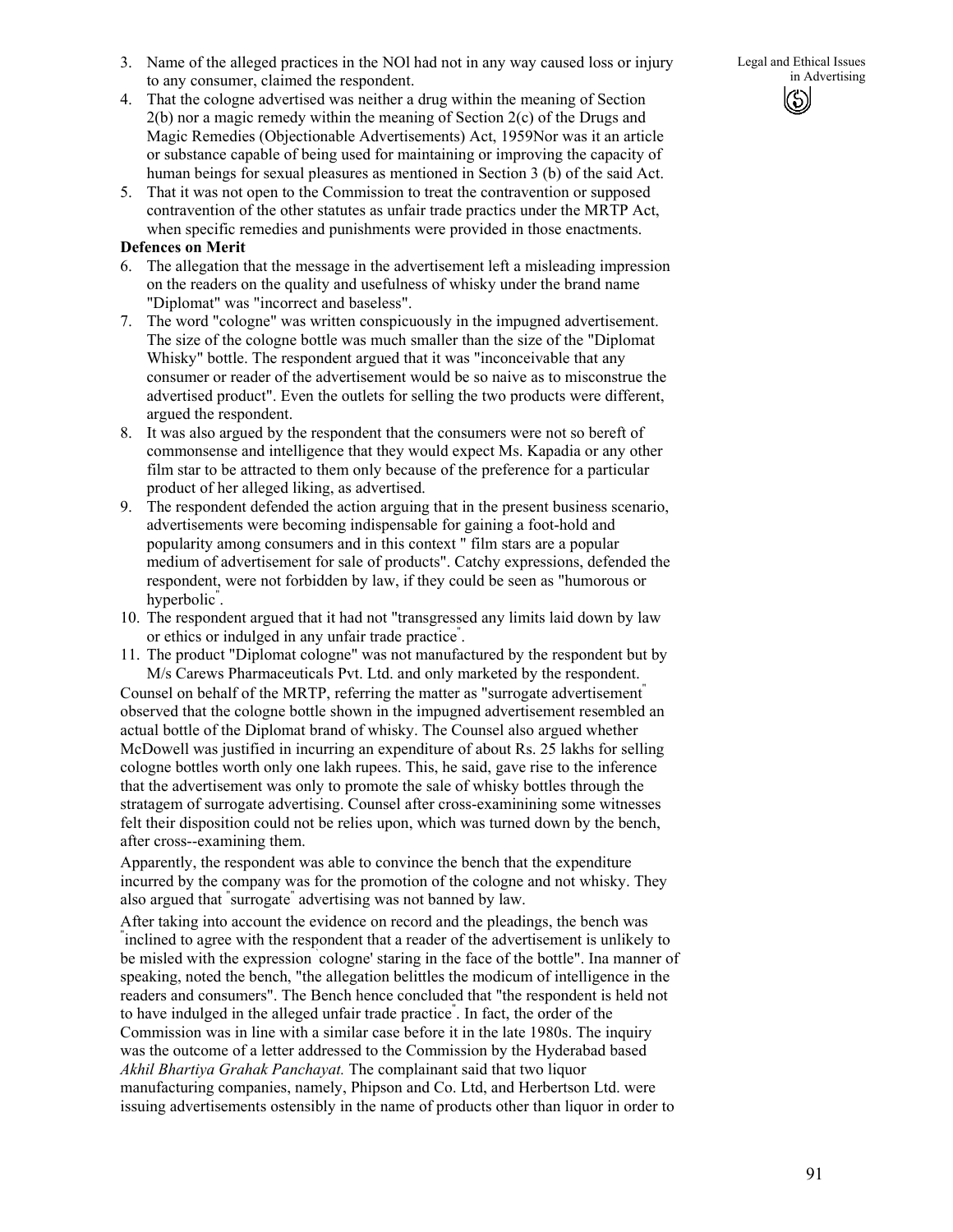

Two examples of surrogate advertising

circumvent the legal ban on liquor advertising. Describing the practice as unethical, the commision was urged to order an inquiry and prevent.

- liquor manufacturers from issuing advertisements;
- newspapers and magazines from publishing them;
- advertising agents from displaying such advertisements on hoardings and in public places by any other means.

**Case VII: Herbertson:** The Phipson advertisement was apparently for a "collector' s Royal Reserve cassette" (also brand name of their liquor). In another advertisement for "Splendor Deluxe cassette", the visual showed a couple in a restaurant. *"Splendid! That' s the spirit,"* said the copy at one place and at another: *"Rich. Mature, Mellow. To blend smoothly with your style* 

The Herbertson advertisements under scrutiny showed film stars including veteran actors Ashok Kumar, Sanjeev Kumar and Pran, holding empty glasses in hand. Each had a bagpiper perched somewhere around. The copy read: *"A bagpiper on icesounds cool!"* The advertisements ostensibly were for a club soda, manufactured under the name of Bagpiper, which is also the brand name for a whisky from Herbertson.

After hearing the arguments and counter arguments, the Commission bench observed that the advertisements relating to cassettes under the name of Royal Reserve and Splendor Deluxe were not in any way misleading with regard to the cassette itself. They, therefore, did not see any loss or injury to a cassette buyer. Although the logos resembled, the bench felt this did not amount to misrepresentation in the matter of quality, standard, composition or their use and benefits. As for Bagpiper, too, they said that there was no misrepresentation making for any unfair trade practice so as to cause loss or injury to the consumer, As regards the words and phrases, these they felt were apt even for soda.

Commenting on the order of the Commission, analyst Sanjiv Sachar commented, It seems the members have arrived at their decision by merely an examination whether the representation was correct or not in the literal sense. They seem to have overlooked the main object of Section 36A of the MRTP Act, which is to bring honesty and truth in the relationship between the manufacturer and the consumer". Herbestsons Ltd. came out with surrogate print ads headlined "What do you call a Royal ,Velvet man? Sir! As rare as perfection" Simran offset print campaign claims to sell shirts which ironically are "Pure Thrill".

Advertising, let us face it has come to be recognized as an important element in the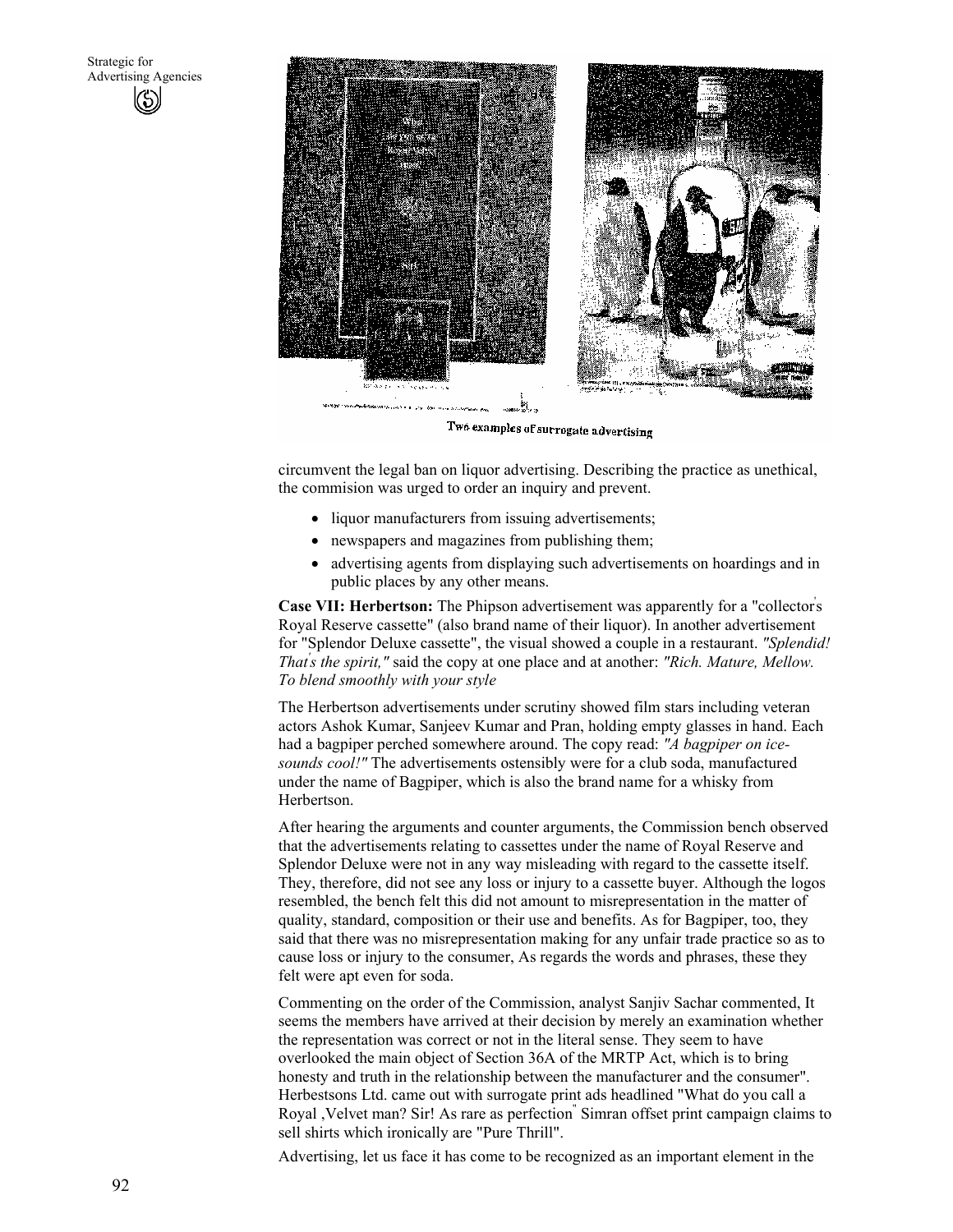marketing mix. At this moment one cannot perceive a time when there would be no advertising. Advertising, feel many ad. analysts shapes the values of society. Insensitive and crude communication can have wider ramifications.

Advertising is all about people, then how can it be insensitive to them? An advertiser may win an argument or a case in a court, but there is a court of public opinion he cannot turn a Nelson eye to. If he does, it will only be at his cost and risk. Business in a society runs only by public approval. Advertising, according to some analysts, needs a change of image. Creative writer K T Sandeep feels that the problem in India is that advertising is viewed as an unprofessional and in disciplined but necessary function. According to him, the perception of the advertising type is that of a "shallow, overpaid, smooth talking brat. The kind of professional respect a doctor, lawyer or architect• enjoys is in stark contrast to the condescension and barely concealed contempt an ad. person continuously comes upagainst". The reasons, according to him, are not far to seek. "Advertising agencies", according to Sandeep, "all too often show a sad lack of ethics and professional discipline in the desperate rush to gain (and retain) business". This may be true of a minority, but as advertising professionals, they all know how "one batch of soggy chips can well ruin a successful brand".

**Case VIII: Cadillac:** In some societies like the US, thanks to the consumer movement, it is very difficult for "irrespposbile" advertisers to. get away with exaggerated claims, un-ethical connotations, etc. National consumer groups got together once again in 1997 to hand out "Lemon" awards to misleading advertisements. The companies included Cadillac, VISA and Anheuser Busch for "misleading, unfair and irresponsible" ads, The . American Egg Board, Nutri-system Weight Loss Clinics and Abbot Laboratories were among the other companies highlighted in the 13th Annual Harlan Page Hubard Lemon Awards. Cadillac's ad. seemed to show its Catera crossing a double yellow line to pass a BMW and Lexus, getting ahead of the pack. The Center for Auto Safety objected to the ad. because according to them " This manoeuvre is flagrantly illegal and dangerous" . Similarly the American Egg Board claimed that. cholesterol will not go up if people ate two eggs a day. The Center for Science in the Public Interest opined that it "contradicted the advise of every major health authority in the US" .The ad. cited studies, sponsored by the egg industry, which did show that eating eggs raised blood cholesterol. VISA check card advertised its ease of using without needing identification. The US Public Interest Research Group (USPIRG) said that it meant a thief could drain your card without identification. VISA defended saying that as a matter of policy, customer's liability was zero if the losses were reported within two business days of discovery. Those dishonoured were not there to receive the "Lemon" awards. Instead, consumer groups stood in at ceremonies represented by consumer activists. This reflects the power of public opinion which surely works as the determining factor in bringing about sensitivity to the discipline.

**Case IX: Cadbury:** Analysts feel that public opinion remains the sole determining factor about whether a brand will survive in the market place or not especially due to the increasing awareness amongst them about consumer movements are within their rights. Take for instance-when Dr MC Saxena, a scientist from the Lucknow based Environmental Research laboratory, alleged that the nickel content in Indian chocolate brands was two to four times more than in US chocolate brands, He also warned that higher consumption could be harmful to health. A small write-up in some newspapers became the talking points all over. The sale of chocolates suddenly dropped, sending shock waves in the chocolate industry. The manufacturers joined forces to counter the allegation, but it was Cadbury which was in the vanguard of this battle. The reason was obvious. Chocolates contributed 65 per cent of its 143 crore turn over, when the problem surfaced in 1992.

The company first issued an ad. to counter Saxena's claim. " How could we do anything to harm you? read the headline of the front page ad. in newspapers. "Generations of Indians have grown with the Cadbury's... "went the body copy, The visual had the picture of a young couple with a small daughter. The punchline was "For goodness sake". `Secondly, the company requested the parent company Cadbury Schweppes to test the entire range of its brands-along with some foreign brands for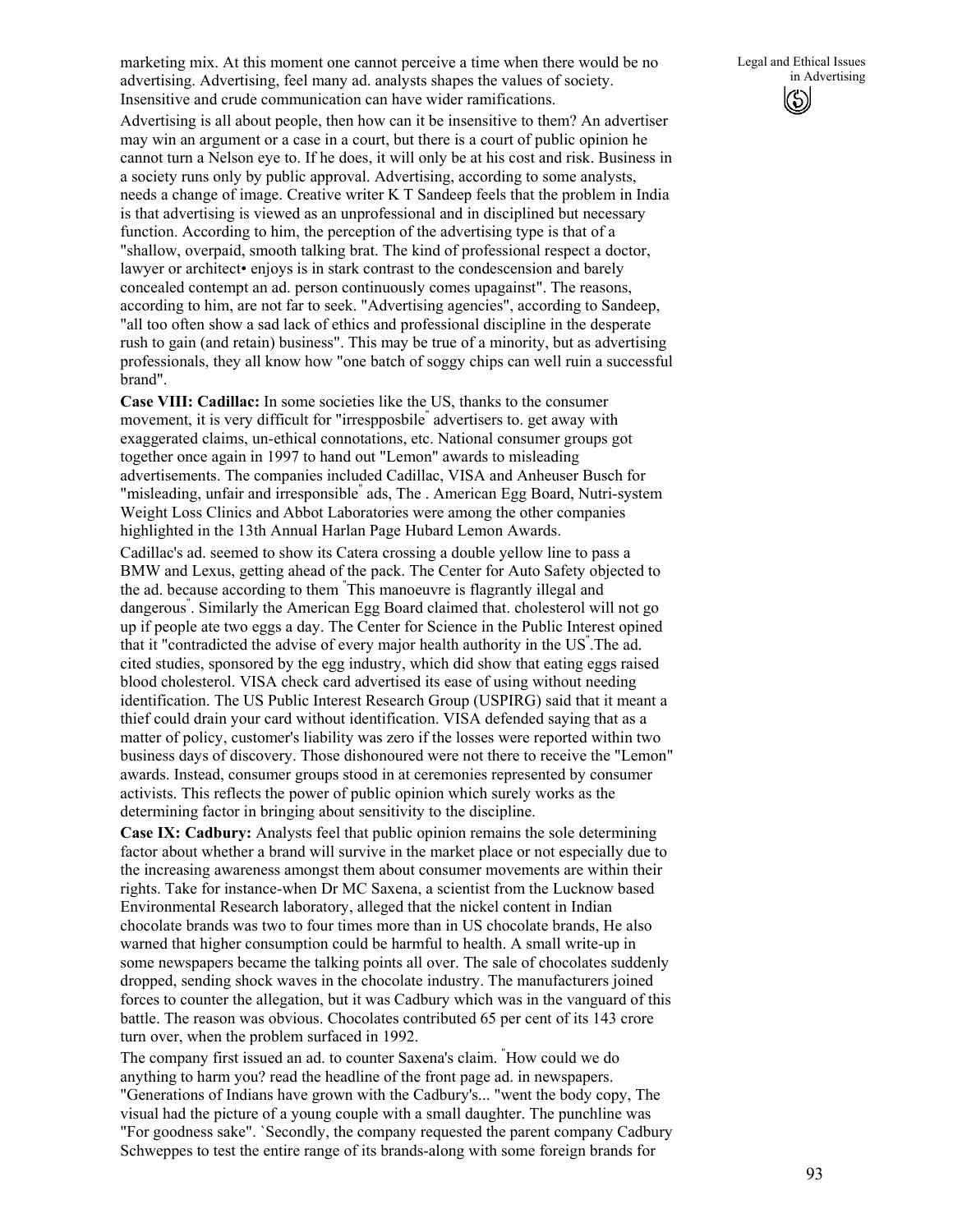

A damage salvage ad

analysis of nickel content in an independent laboratory. The analysis report, brought out by Reading Scientific Services Ltd., revealed that while Cadbury's Diary Milk had a content of 1.3 mg/g., the US brand Hershey's Milk Chocolate, had 1.4 mg/g of nickel and the UK-made Dairy Milk contained 1.5 mg/g of nickel. The Indian Confectionery Manufacturers issued an ad. reproducing the lab analysis of the RSSL, USA. Similarly, when the BVO (Brominated Vegetable oil) controversy erupted in 1990, there was an effect on the sale of soft drinks that used the content. They had to resort to repair management to get over the criris.

#### **Activity 2**

Generalise observations from the above cases and discussions on Advertising Ethics:



**Case X Bacardi:** In 1998 the then Union Minster for Information and Broadcasting summoned heads of various satellite channels and advised them to take "objectionable<sup>"</sup> programmes and ads off air. Commenting on it, columnist Gurbit Singh in Brand Equity commented that in the absence of a comprehensive broadcasting law, there were doubts whether the government had the powers to issue edicts on this score. The broadcasters, however, did not like to take any chances. The Bacardi Rum as was withdrawn by the Star TV's channels and later introduced only after prime time hours. Pre-empting governmental code on liquor advertising, the industry has offered a self-regulatory code, developed under the chairmanship of Kiran Karnik of the Discovery Channel in India. Some highlights:

#### *Advertisements shall not*

- Encourage minors, non users to consume liquor products; abstinence, moderation not to he presented in a negative light.
- Suggest liquor consumption leads to extraordinary success in various areas of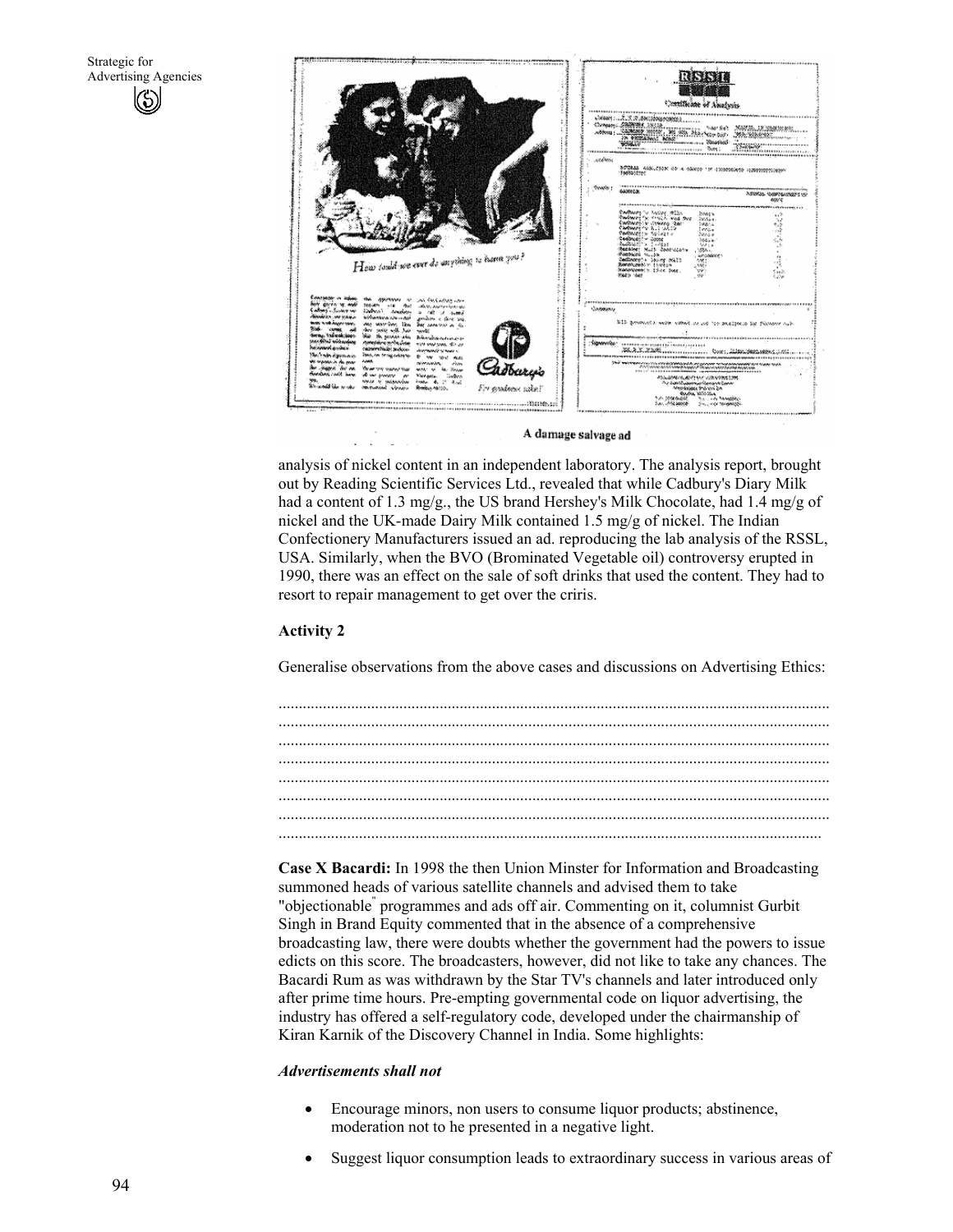human endeavour.

- Overtly seek to encourage increased consumption and buying large stocks of liquor products.
- Resort to surrogate advertising to contravene the existing law, rules and code.
- Be aired between 6.00 a.m. and 9.00 p.m. for spirits.

### *Curbs on contents*

- Content should not target youth below 18, and models should be in the above 21 age group.
- Ads should not suggest that liquor consumption is safe, healthy and natural.
- No link to be established with manliness, virility, courage or daring or a sign of female emancipation or be associated with success in sports or academic or sexual performance.
- Celebrity endorsements to be avoided.
- Avoid suggestions that liquor is a stimulant or a sedative or that it enhances mental or physical performance.

*Media exposure* 

- No liquor as on programmes directed wholly/mainly at minors under 18s.
- No liquor ads between 6.00 a.m. and 9 p.m. display of logo or mention of brand name to be permitted, provided product/container/likeness not shown.

### *Surrogate code*

• No advertising for non-liquor products bearing the same name as a liquor product, which are not made available in reasonable quantities with regard to the scale of the advertising, media used, markets targetted.

The brighter side of all this is that as consumer awareness grows, marketers are fast learning that in these days when the consumer is king, nothing but the best would do.

# **19.6 SUMMARY**

The three things; Law, code of conduct and Ethics are the "Trimurti" of advertising standards which help in creating a healthy advertising environment. The laws are the legal provisions, the `code' are set up by the professional bodies and ethics are of individuals. However, they should work in harmony.

# **19.7 SELF-ASSESSMENT QUESTIONS**

- 1. Discuss the major regulations influencing advertising in-India.
- 2. What inferences do you draw from HLL v/s P&G care?
- 3. Why ethics are important in a developing society like India?

# **19.8 FURTHER READINGS**

According to Lintas India Ltd. as reflected in *Rashtriya Sahara,* 20 September, 1997.

KS Venkateswaren (compilation), Mass Media Laws and Regulations in India (mumbai:AMIC 1993), p. 60.

Indian Express, New Delhi. 5 August, 1995. The case was also quoted in the Order of the MRTP Bench in Unfair Trade Practice Inquiry No. 231/86 in thematter of M/s MacDowell & Co. on 7th February, 1997.

Order of theMRTPC Bench, delivered on 31 March 1997 (U.T.P.E. No. 80/97 in the matter of P&G Vs. HLL).

Sanjeev Sachar, Law Scan, Advertising & Marketing, September, 1990, pp. 30-31.

Column: Law Scan, Advertising & Marketing (A&M), New Delhi, October 1989.

Legal and Ethical Issues in Advertising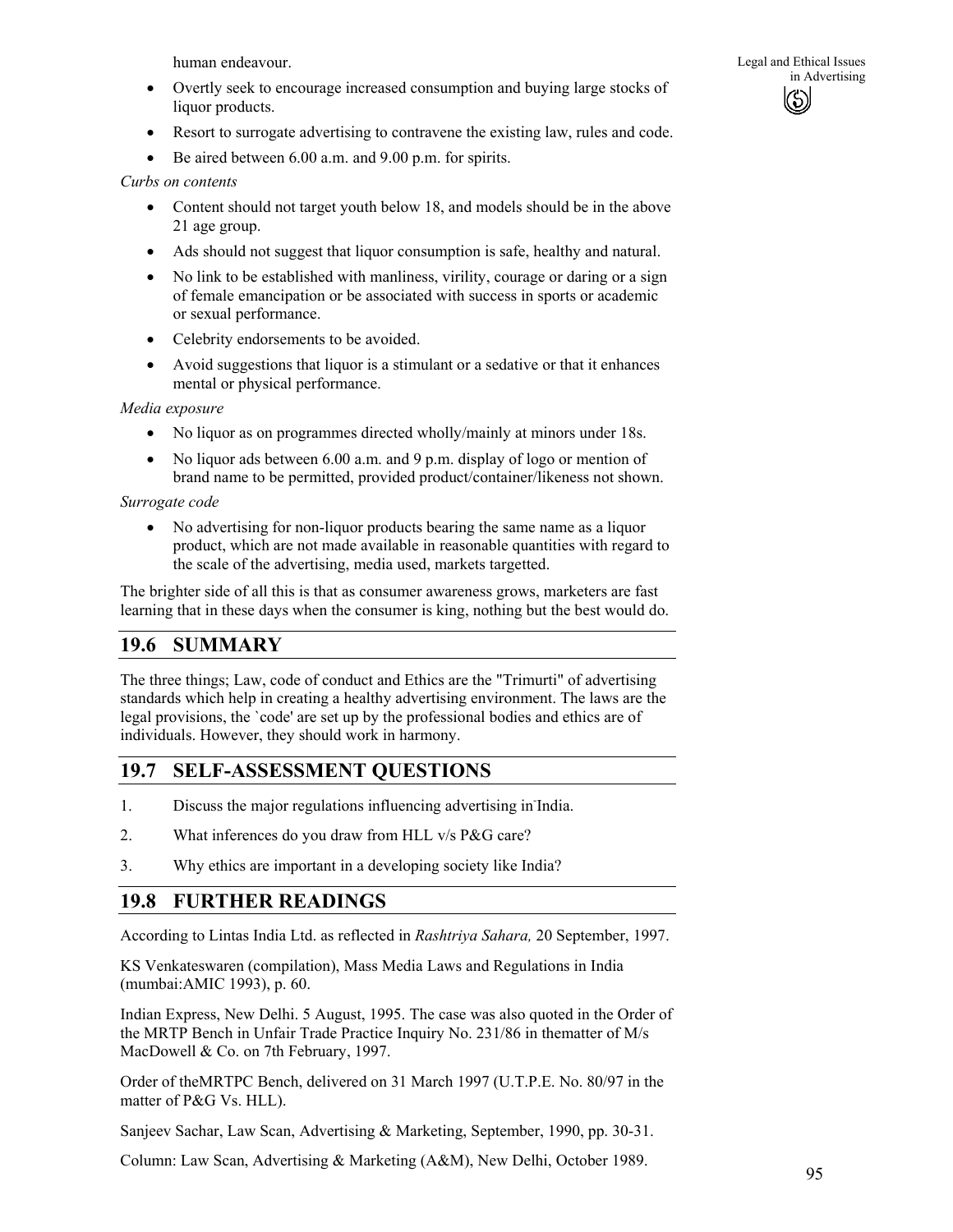Time of India, November, 1997.

"Battling it out in the courtroom", Brand Equity, 23 September, 1997.

Ross D Petty, "The law ofmisleading advertising: an examination of the difference between Common and Civil Law countries", International Journal of Advertising, Vol. 15, No.1, 1996, pp. 33-47.

Richard L Gordon, "Networks hit it for ad. clearance cuts", Advertising Age, No. 59 (3), 1988, p. 6.

Herbert J Rotfelt & Patrick R Parson, "Self-regulation and magazine advertising", Journal of Advertising, No. 18(4), 1989, p.40.

Carolyin Hotchkiss, International Law for Business (New York: McGraw Hill Intl, 1993).

Goeffrey Robertson & Andrew Nicole, Medical Law, 3rd ed. (London, Penguin Books, 1992).

Vaughn Black, A Brief Word About Advertising Handbook, Ottawa Law Review, No. 20 (3), 1988, pp. 509-557.

Barbara S.Baudot, International Advertising Handbook (Lexington, MA: Lexington Books, 1988) pp. 136-137.

Gordon E Miracle and Terence Nevett, VoluntaryRegulations of Advertising (Lexington, MA: Lexington, 1987).

In a television interview Tavleen Singh, Sapre said that the controversial ad. campaign had not really been launched. A copy of the proposed ad. somehow made: its way to an evening, which published it, creating the said controversy Ms. Sapre appeared in programmes entitled "EK Din EK Jeevan" on Star Plus in May, 1998.

Warren S. Grims, " Control ofAdvertising in the United States and Germany: Vokswagen has a better idea", Harvard Law Review, No. 84 (4), 1971.

Michael Schudson, Advertising, the uneasy persuation. Its dubious impact on American Society (LOnwon: Routledge, 1993), pp. 234-243.

Order of the Bench delvieted on February 1997 by Dr. S. Chakarvarthy, in the matter of M/s McDowell &Co. Ltd. (Unfair Trade Practices Inquiry No. 321/86).

Sanjiv Sachar, "Good cause for cheer", A&M, November 1989, pp. 66-67. KT Sandeep, "A Change of Image", A&M, September 1991, pp. 26-27.

David Lawsky, Reuters, featured in The Times of India, 8 December 1997, p. 21. For details, read,"Facing upto the credibility criris", Brand Equity, 14 october, 1992. Bran Equity, The Economic Times, 8th July 1998.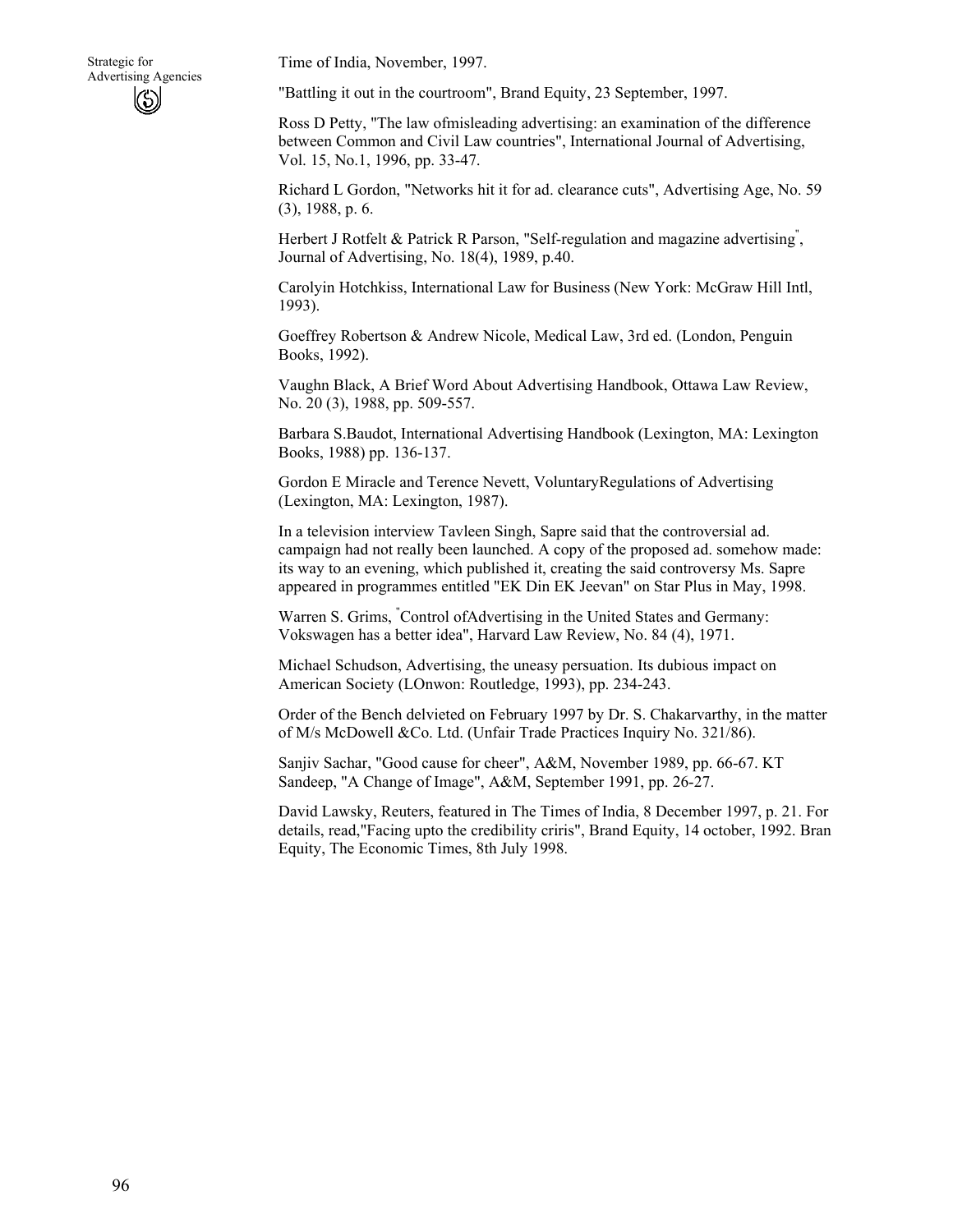### **THE CODE FOR SELF-REGULATION IN ADVERTISING**

(The Advertising Standards Council of India)\*

Adopted by the Advertising Standards Council of India under Article 2(ii)f of its Articles of Association at the first meeting of the Board of Governors held on November 20, 1985.

The purpose of the Code is to control the content of advertisements, not to hamper the sale of products which may be found offensive, for whatever reason, by some people. Provided, therefore, that advertisements for such products are not themselves offensive, there will normally be no ground for objection to them in terms of this section of the Code.

### **Declaration of Fundamental Principles**

This Code for Self-Regulation has been drawn by people in professions and industries in or connected with advertising, in consultation with representatives of people affected by advertising, and had been accepted by individuals, corporate bodies and associations engaged in or otherwise concerned with the practice of advertising with the following as basic guidelines with a view to achieve the acceptance of fair advertising practices in the best interests of the ultimate consumer:

- I. To ensure the truthfullness and honesty of representations and claims made by advertisements and to safeguard against misleading advertisements.
- II. To ensure that advertisements are not offensive to generally accepted standards of public decency.
- III. To safeguard against the indiscriminate use of advertising for the promotion of products which are regarded as hazardous to society or to individuals to a degree or of a type which is unacceptable to society at large.
- IV. To ensure that advertisements observe fairness in competition so that the consumers need to be informed on choices in the market place and the canons of generally accepted competitive behaviour in business are both served.

The Code's rules form the basis for judgement whenever there may be conflicting views about the acceptability of an advertisement, whether it is challenged from within or outside the advertising business. Both the general public and an advertiser's competitors have an equal right to expect the content of advertisements to be presented fairly, intelligibly and responsibly.

The Code binds the advertisers, the advertising agency and the media owner.

#### **Responsibility for the Observance of this Code**

As the advertiser originates the advertising brief and sanctions its placement, the advertiser carries full responsibility for the observance of this Code. This responsibility embraces the advertisement in its entire content and form (including testimonials and statements or visual presentation originating from other sources). The fact that the content or form, wholly or in part, originates from other sources is not an excuse for non-observances of this Code.

As creators and expert advisors, the advertising agency has full responsibility to ensure the observance of this Code in as much as the faces are known to them: to advise their clients in accordance with this Code; and if clients are not amenable to their advice, to refer the matter to the Advertising Standards Council of India. If the agency view is upheld by the Advertising Standards Council of India and the client is determined to persist with the unacceptable advertisement, under this Code it is the agency' s responsibility to refuse to release or in any way assist the release of such advertisement, and the requirement of such refusal is applicable to all other agencies and to media. Any media owner must view each advertisement offered for publication to them from

<sup>\*</sup> Reproduction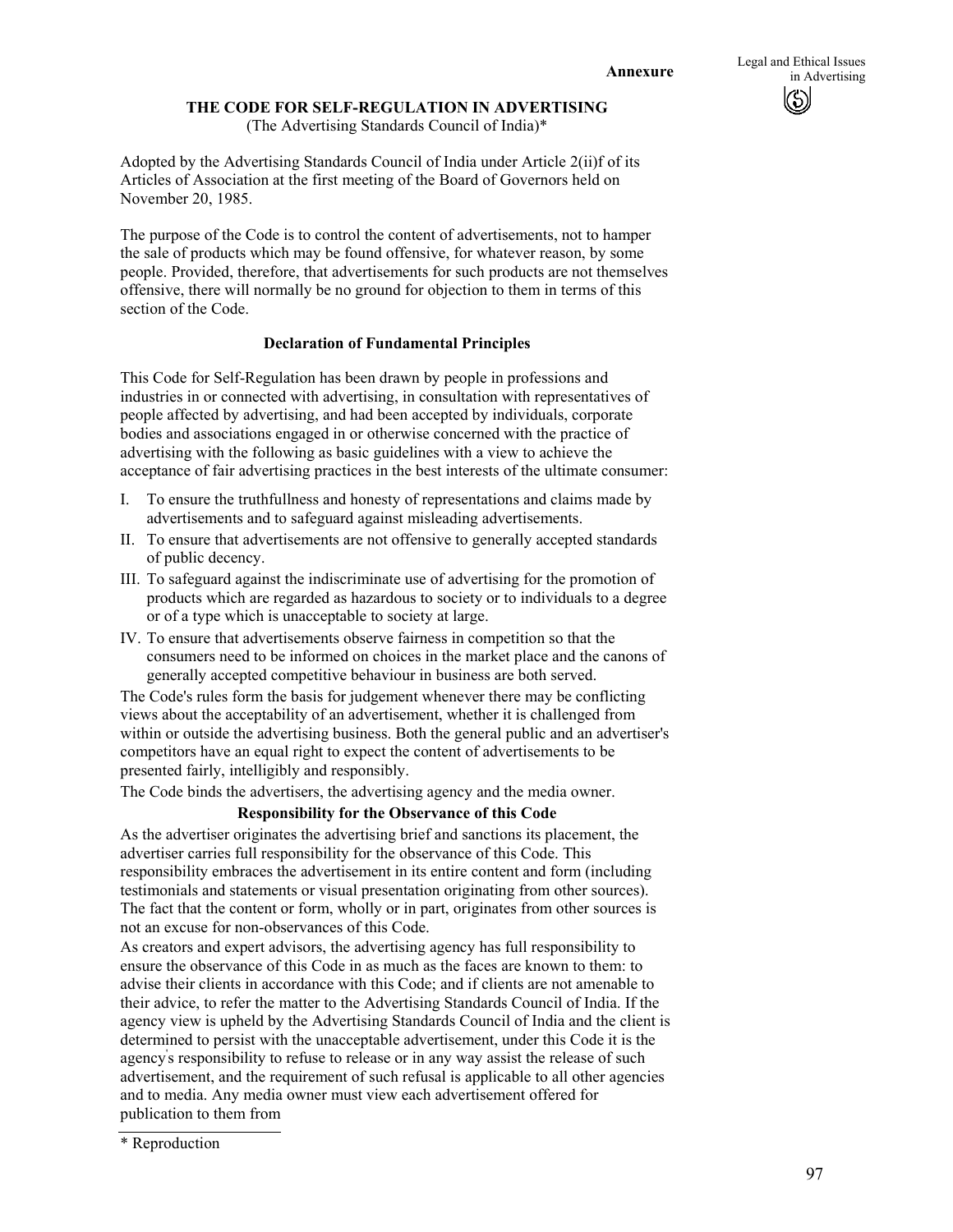the point of view of the Code. If any advertisement is considered by the media owner to be in contravention of the Code, the media owner should refer the matter to the Advertising Standards Council of 'India. All advertisements found by the Advertising Standards Council of India to be in violation of this Code shall be refused publication by all media owners.

This Code applies to advertisements read or viewed in India by a significant' number even if carried by media that are published or originate abroad.

#### **The Code and the Law**

The Code's rules are not the only ones to affect advertising.

There are many provisions, both in the common law and in the statutes, which can determine the form or the content of an advertisement.

The Code is not in competition with law. Its rules, and the machinery, through, which they are enforced, are designed to complement legal controls, not to usurp or replace them.

#### **Definitions**

For the purpose of this Code:

- an *advertisement is* defined as paid-for-communication, addressed to the public. or a section of it, the purpose of which is to influence the opinions or behaviour of those to whom it is addressed. Any communication which in the normal course would be recognised as an advertisement by the general public would be included in this definition even if it is carried free-of-charge for any reason.
- *a product* is anything which forms the subject of an advertisement, and includes goods, services and facilities.
- *a consumer is* any person or corporate body who is likely to be reached by an advertisement whether as an ultimate consumer, in the way of trade or otherwise.
- an *advertiser is* an individual or partnership or corporate body or association on whose brief the advertisement is designed and on whose account the advertisement is released,
- *advertising agency* includes all individuals, partnerships, corporate bodies or associations who or which work for planning, research, creation or placement of advertisements or the creation of material for advertisements for advertisers or for other advertising agencies.
- *media owners* include individuals in effective control of the management of media or their agents; media are any means used for the propagation of advertisements and include the press, cinema, radio, television, hoardings, hand bills, direct mail, posters and the like;
- any *written, graphic or audio visual* matter on packaging, whether unitary or bulk, or contained in it, is subject to this Code in the same manner as any advertisement in any other medium.
- to *publish* is to carry the advertisement in any media whether it be by printing, exhibiting, broadcasting, displaying, distributing, etc.

#### **Standards of Conduct**

"Advertising is an important and legitimate means for the seller to awaken interest in his products. The success of advertising depends on public confidence. Hence no practice should be permitted which tends to impair this confidence". The standards laid down here should be taken as minimum standards of acceptability which would be liable to be reviewed from time to time in relation to the prevailing norm of consumers' susceptibilities.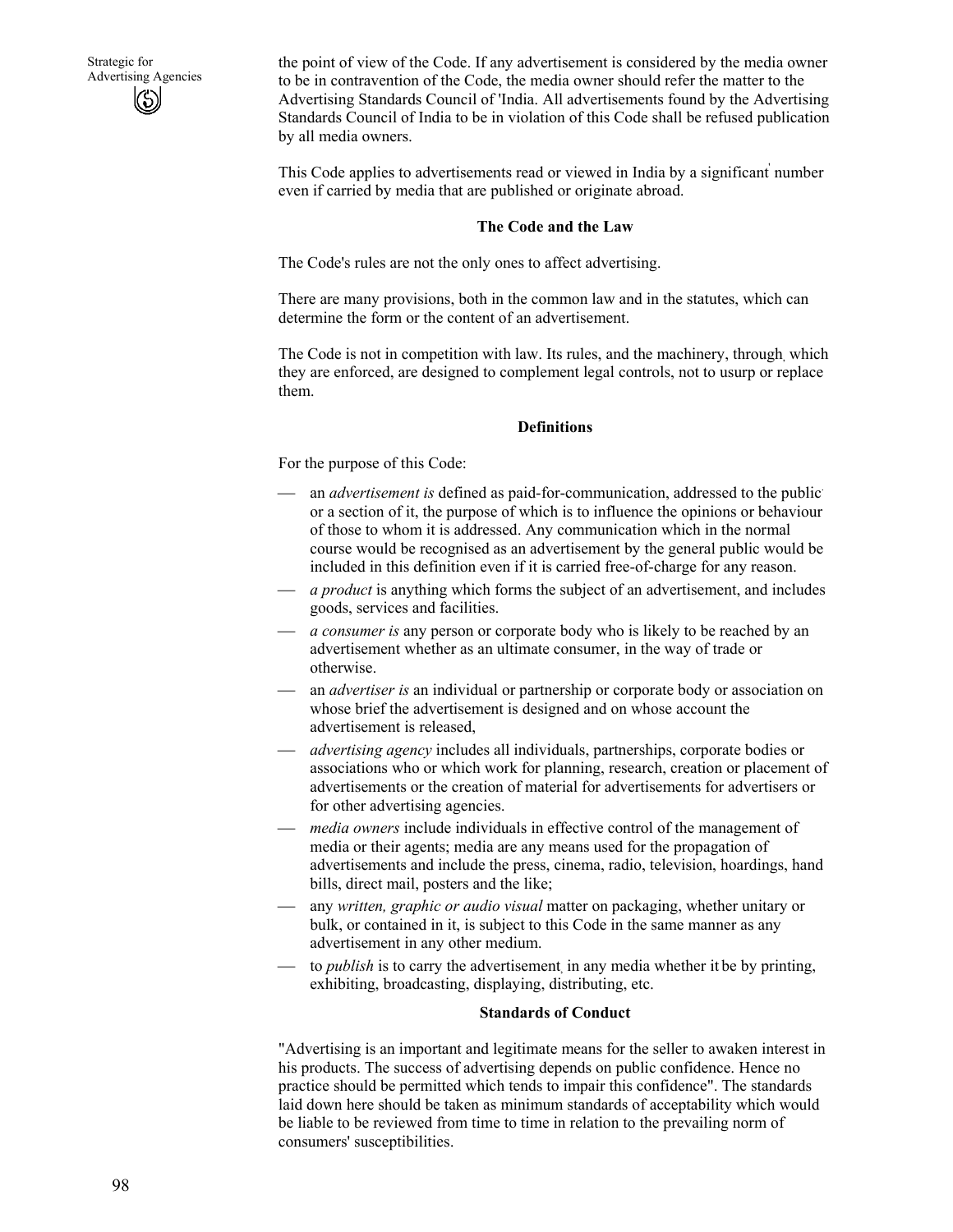### **The Code of Advertising Practice CHAPTER - I**

*To ensure the Truthfulness and Honesty of Representations and claims made by Advertisements and to Safeguard against misleading Advertisements.* 

- 1. Advertisements must be truthful. All descriptions, claims and comparisons which relate to matters of objectivity ascertainable fact should be capable of substantiation. Advertisers and advertising agencies are required to produce such substantiation as and when called upon to do so by the Advertising Standards Council of India.
- 2. Where advertising claims are expressly stated to be based on or supported by independent research or assessment, the source and date of this should be indicated in the Advertisement.
- 3. Advertisements shall not, without permission from the person, firm or institution under reference, contain any reference to such person, firm or institution which confers an unjustified advantage on the product advertised or tends to bring the person, firm or institution into ridicule or disrepute. If and when required to do so by the Advertising Standards Council of India, advertisers and advertising agencies shall produce explicit permission from the person, firm or institution to *which* reference is made in the advertisement.
- 4. Advertisements shall not distort facts nor mislead the consumer by means of implications or omissions. Advertisements shall not contain statements or visual presentations which directly or by implication or by omission or by ambiguity or by exaggeration are likely to mislead the consumer about the product advertised or the advertiser or about any other product or advertiser.
- 5. Advertisements shall not be so framed as to abuse the trust of consumers or exploit their lack of experience or knowledge. No advertisement shall be permitted to contain any claim so exaggerated as to lead to grave or widespread disappointment in the minds or consumers. For example:
	- a) Products shall not be described as "free" where there is any direct cost to the consumer other than the actual cost of any delivery, freight, or postage. Where such costs are payable by the consumer, a clear statement that this is the case shall be made in the advertisement.
	- b) Where a claim is made that if one product is purchased another product will be provided "free" , the advertiser is required to show as and when called upon by the Advertising Standards Council of India that the price paid by the consumer for the product which is offered for purchase with the advertised incentive is no more than the prevalent price of the product without the advertised incentive.
	- c) Claims which use expressions such as "Up to five years, guarantee" or "Prices from as low as  $Y$ " are not acceptable if there is a likelihood of the consumer being misled either as to the extent of the availability or as to the applicability of the benefits offered.
	- d) Special care and restraint has to be exercised in advertisements addressed to those suffering from weakness, any real or perceived inadequacy of any physical attributes such as height or bust development, obesity, illness, impotence, infertility, baldness and the like to ensure that claims or representations directly or by implication, do not exceed what is considered prudent by generally accepted standard or medical practice and the actual efficacy of the product.
	- e) Advertisements inviting the public to invest money shall not contain statements which may mislead the consumer in respect of the security offered, rates of return or terms of amortisation; where any of the foregoing elements are contingent upon the continuance of or change in existing conditions, or any other assumptions, such conditions or assumptions must be clearly indicated in the advertisement;
	- f) Advertisements inviting the public to take part in lotteries or prize competitions permitted under law or which hold out the prospect of gifts shall state clearly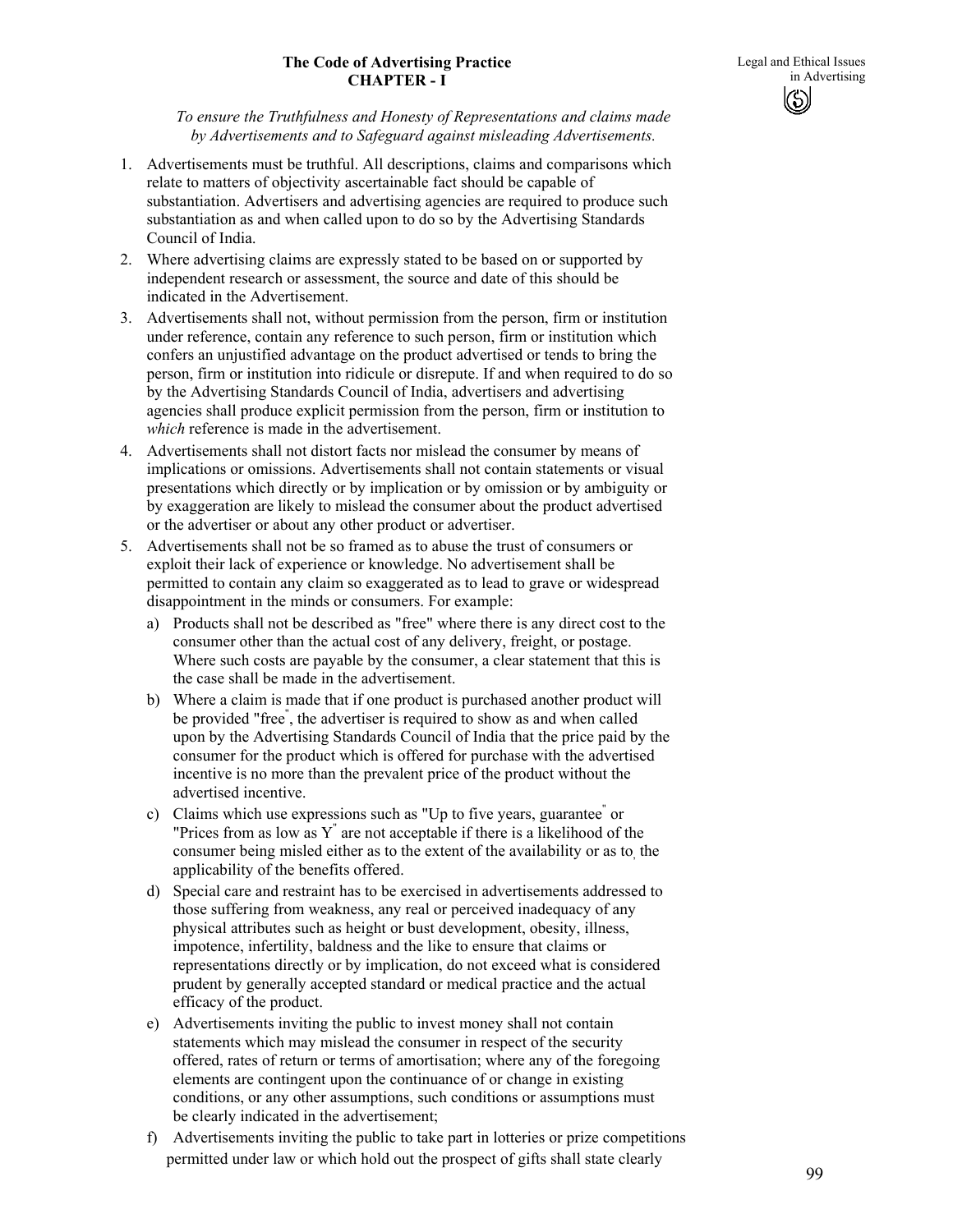all material conditions as to enable the consumer to obtain a true and fair view of their prospects in such activity. Further, such advertisers shall make adequate provisions for the judging of such competitions, announcement of the results and the fair distribution of prizes or gifts according to the advertised terms and conditions within a reasonable period of time. With regard to the announcement of results, it is clarified that the advertiser's responsibility under this section of the Code is discharged adequately if the advertiser publicizes the main results in the media used to announce the competition as far as is practicable, and advises the individual winners by post.

- 6. Obvious untruths or exaggerations intended to amuse or to catch the eye of the consumer are permissible provided that they are clearly to be seen as humorous or hyperbolic and not likely to be understood as making literal or misleading claims for the advertised product.
- 7. In mass manufacturing and distribution of goods and services it is possible that there may be an occasional, unintentional lapses in the fulfilment of an advertised promise or claim. Such occasional, unintentional lapses may not invalidate the advertisement in terms of this Code.

In judging such issues, due regard shall be given to the following:

- a) Whether the claim or promise is capable of fulfilment by a typical specimen of the product advertised.
- b) Whether the proportion of product failures is within generally acceptable limits.
- c) Whether the advertiser has taken prompt action to make good the deficiency to the consumer.

#### **CHAPTER II**

*To ensure that Advertisements are not offensive to generally* 

 *accepted standards of Public Decency.* 

Advertisements should contain nothing indecent, vulgar or repulsive which is likely in the light of generally prevailing standards of decency and propriety, to cause grave or widespread offence.

### **CHAPTER III**

*To safeguard against the indiscriminate use of Advertising in situations or for the Promotion of Products which are regarded as Hazardous to society or to individuals to a degree or of a type which is Unacceptable to Society at Large.* 

- 1. No advertisement shall be permitted which:
	- a) Tends to incite people to crime or to promote disorder and violence or intolerance.
	- b) Derides any race, caste, colour, creed or nationality.
	- c) Presents criminality as desirable or directly or indirectly encourages people, particularly children, to emulate it or conveys the modus operandi of any crime.
	- d) Adversely affects friendly relations with a foreign state.
- 2. Advertisements addressed to children shall not contain anything, whether in illustration or otherwise, which might result in their physical, mental or moral harm or which exploits their vulnerability. For example, no advertisement:
	- a) Shall encourage children to enter strange places or to converse with strangers in an effort to collect coupons, wrappers, labels or the like.
	- b) Should depict children leaning dangerously outside ' windows, overbridges or climbing dangerous cliffs and the like.
	- c) Should show children climbing or reaching dangerously to reach products for any other purpose.
	- d) Should show children using or playing with matches or any inflammable or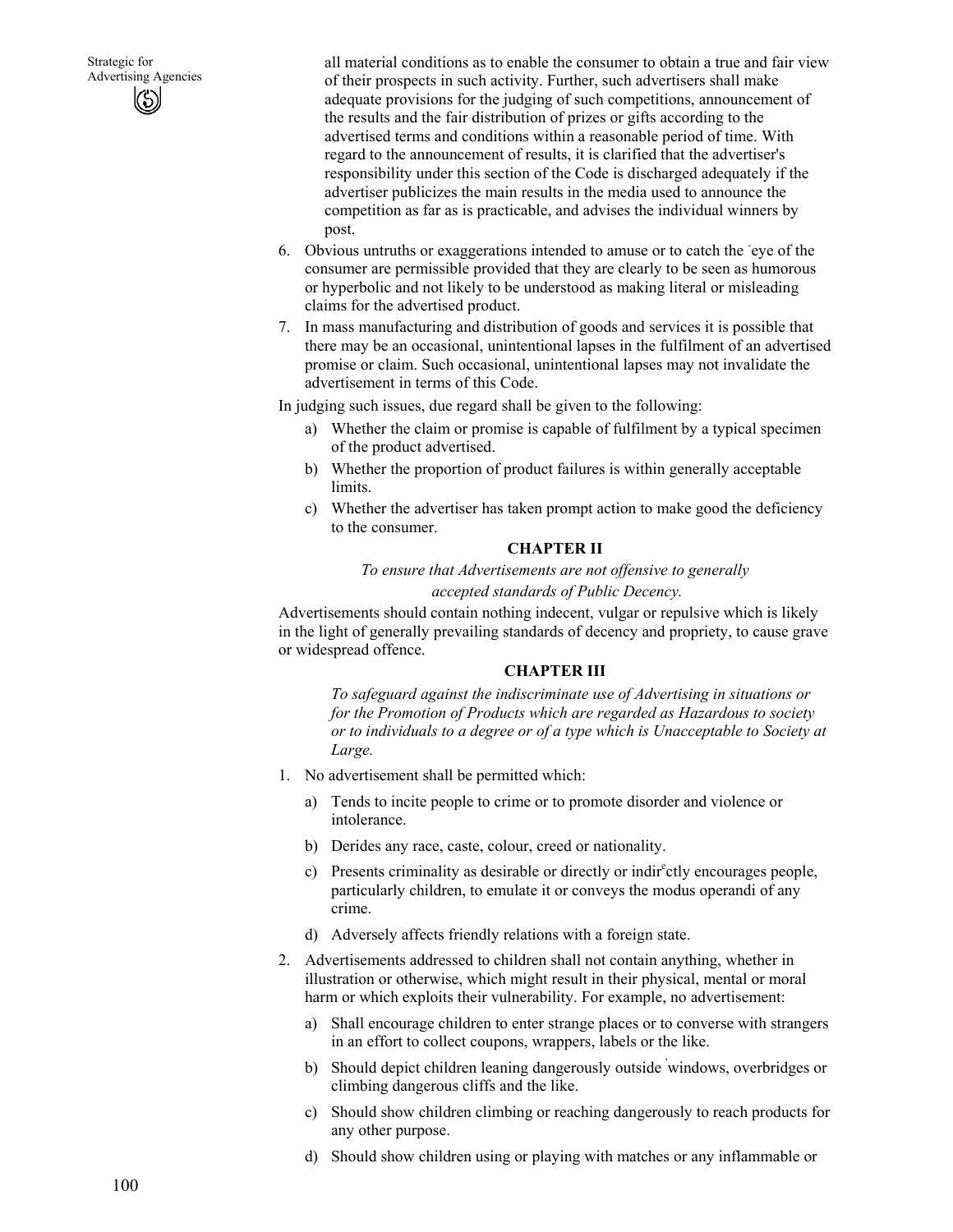- e) Shall feature minors for tobacco or alcohol-based products.
- 3. Advertisement shall not, without justifiable reason show or refer to dangerous practice or manifest a disregard for safety or encourage negligence.
- 4. Advertisements should contain nothing which is in breach of the law nor omit anything which the law requires.
- 5. Advertisements shall not propagate products the use of which is banned under the law.
- 6. Advertisements for products whose advertising is banned or restricted by law must not circumvent legal restrictions by purporting to be advertisements for other products the advertising of which is not banned or restricted by law. In judging whether or not any particular advertisement is an indirect advertisement for a product whose advertising is restricted or prohibited, due attention shall be paid to the following:
	- a) Whether the unrestricted product which is purportedly sought to be promoted through the advertisement under complaint is produced and distributed in reasonable quantities having regard to the scale of the advertising in question, the media used and markets targeted.
	- b) Whether there exist in the advertisement under complaint any direct or indirect clues or cues which could suggest to consumers that it s a direct or indirect advertisement for the produce whose advertising is restricted or prohibited.
- (c) Where advertising is necessary the mere use of a brand name or company name that may also be applied to a product whose Advertising is restricted or prohibited, is not reason to find the advertisement objectionable provided the advertisement is not objectionable in terms of (a) and (b) above.

### **CHAPTER IV**

*To ensure that Advertisements observe fairness in competition such that the Consumer's need to be informed on choice in the Market Place and the Canons of generally accepted competitive behaviour in Business are both served.* 

- 1. Advertisements containing comparisons with other manufacturers or suppliers or with other products including those where a competitor is named, are permissible in the interest of vigorous competition and public enlightenment, provided:
	- a) It is clear what aspects of the advertiser's product are being compared with what aspects of the competitor's product.
	- b) The subject matter of comparison is not chosen in such a way as to confer an artificial advantage, upon the advertiser or so as to suggest that a better bargain is offered than is truly the case.
	- c) The comparisons are. factual, accurate and capable of substantiation.
	- d) There is no likelihood of the consumer being misled as a result of the comparison, whether about the produce advertise or that with which it is compared.
	- e) The advertisement does not unfairly denigrate, attach or discredit other products, advertisers or advertisements directly or by implication.
- 2. Advertisements shall not make unjustifiable use of the name or initials of any other firm, company or institution, nor take unfair advantage of the goodwill attached to the trade mark or symbol of another firm or its product or the goodwill acquired by its advertising campaign.
- 3. Advertisements shall not be so similar to other advertisements in general layout, copy, slogans, visual presentations, music or sound effects as to be likely to mislead or confuse consumers.
- 4. As regards matters covered by sections 2 and 3 above, complaints of plagiarism from advertisements predominantly viewed abroad will lie outside the scope of this Code except in the undermentioned circumstances;